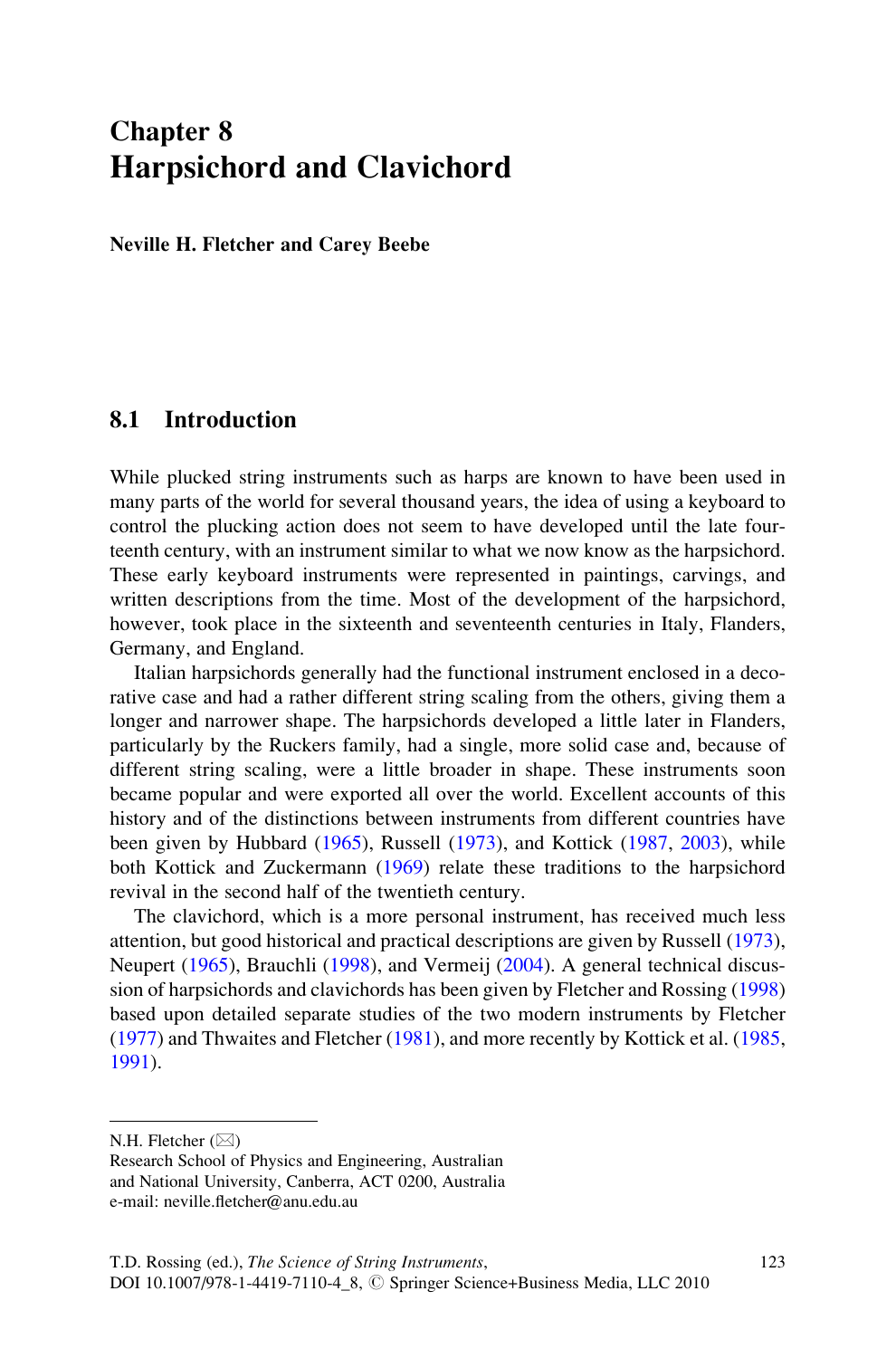In this chapter, we shall be concerned with the design, construction, and acoustic performance of harpsichords and clavichords, rather than their historical development, though the instruments on which we report measurements and design details are modern instruments based upon classic models from the seventeenth and eighteenth centuries. Because there is an important distinction between the sound production mechanisms of harpsichords and clavichords, they will be considered separately.

## 8.2 The Harpsichord

#### 8.2.1 General Design

A typical harpsichord by a modern maker is shown in Fig. [8.1.](#page-2-0) As will be discussed later, it may have either one or two keyboards. In many earlier harpsichords, as with other keyboard instruments, the naturals were often covered with dark wood and the chromatic keys with light-colored material such as bone or ivory. Many instrument makers, however, used the current configuration with white naturals and black chromatic keys. As in a modern grand piano, the lid serves the dual purpose of keeping dust out when closed and directing the sound towards the audience when open. The whole case is of wood, and the string tension is supported by a set of wooden braces running between the sides. The pattern of these braces varies according to different national traditions (Kottick [2003](#page-20-0)). There are also ribs glued to the underside of the thin soundboard to stiffen it, and the bottom of the case is closed with a wooden panel.

In addition to the standard harpsichord where the strings run straight away from the player, there are two smaller versions using the same plucking action. One, known as the virginal, generally had a rectangular case with the strings running nearly parallel to the keyboard, with the bass strings toward the front, but other shapes were also made. Another, known as the spinet, has a triangular case with the strings running obliquely to the keyboard, which is on one of the longer sides, and with the bass strings at the back. Many variants of these instruments were also made, such as a so-called "mother and child" virginal with an inset smaller, or even a rectangular double harpsichord with the two instruments in a single rectangular case and the players facing each other (Kottick [2003](#page-20-0)).

The basis of harpsichord operation is simply a mechanization of the plucking action of the harp, or perhaps the psaltery, in which there is a set of taut strings, each tuned to the pitch of a different note, clamped rigidly at one end and coupled to a light soundboard at the other, as in almost all string instruments. The function of the soundboard is crucial, since a vibrating string by itself radiates hardly any sound. The questions of importance are thus the material and mounting of the strings, their support and coupling to the soundboard, the mechanics of the keyboard and the plucking action, and the overall design. It is also important to understand what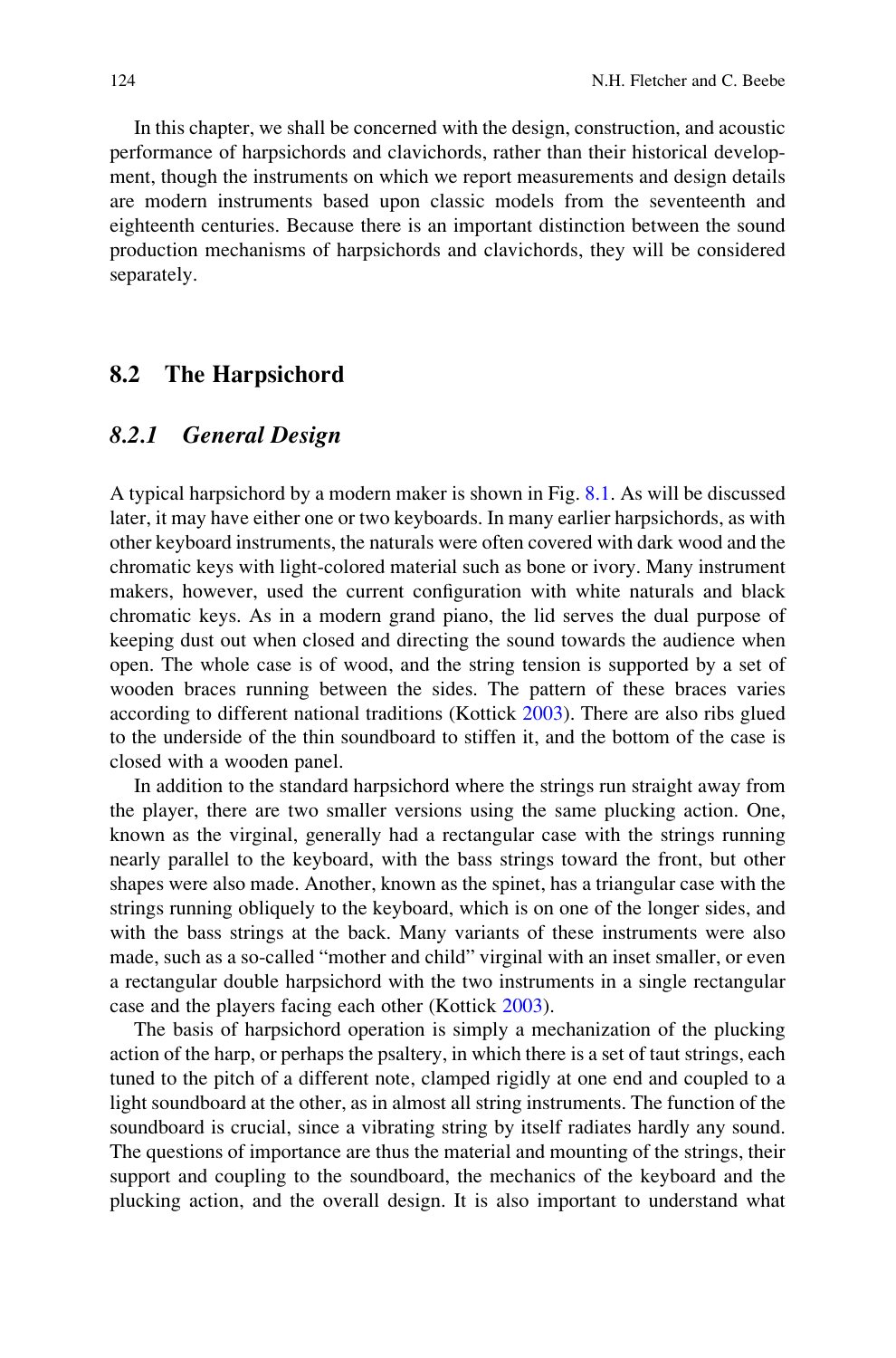<span id="page-2-0"></span>

Fig. 8.1 A modern Flemish harpsichord by Carey Beebe based on classical instruments by the seventeenth-century Antwerp maker Andreas Ruckers. The keyboard compass has been extended down to  $G_1$  in the bass and up to  $D_6$  in the treble. Note the traditional painted decoration on the soundboard, and printed papers lining the case and lid. The small protrusions on the right-hand side (cheek) enable the player to reach around and engage or disengage either of the two sets of jacks by sliding the appropriate register on or off

controls the sound quality and how this can be modified for particular musical purposes (Fletcher [1977](#page-20-0)).

Figure [8.2](#page-3-0) gives more details of the construction of a harpsichord such as that shown in Fig. 8.1. Each metal string is wound around a tuning pin, which is secured in a solid wooden block, the wrestplank. The string then runs at an angle past a thin brass pin on a wooden bridge (the nut). Before reaching its other end, it passes over a bridge mounted on the soundboard, being held in place by passing at an angle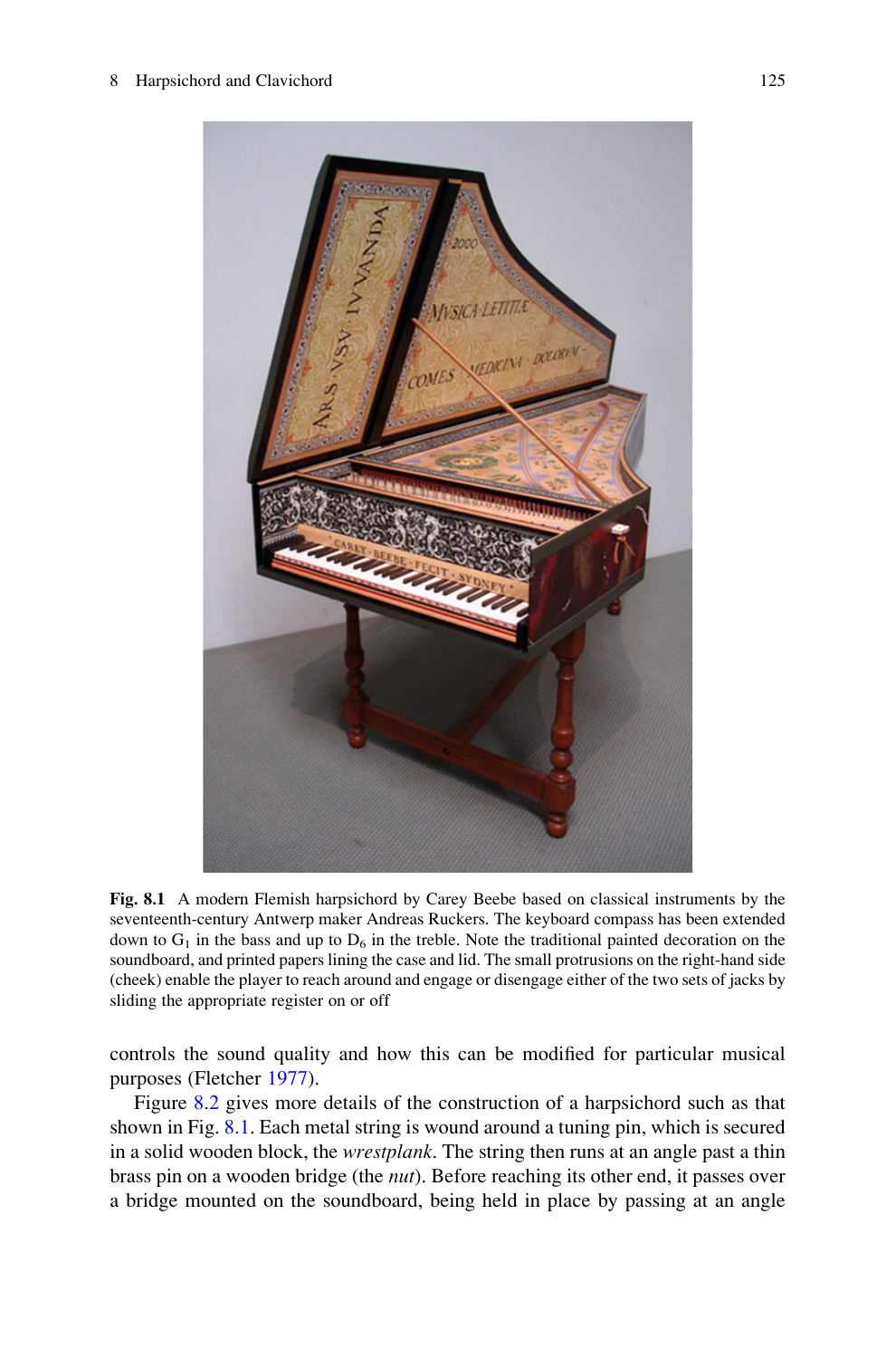<span id="page-3-0"></span>

Fig. 8.2 Cross-section of the harpsichord action. Each jack passes through a slotted upper register and a lower guide, and the player can manipulate the upper register to move the whole set of jacks so the quills are just out of range of normal plucking contact with the strings and they do not sound

around another small brass pin. The bridge serves to transfer the force of the vibrating string to the soundboard and cause it to vibrate in sympathy. The *choir* of full-length unison-pitch strings (also called  $8$ -foot or  $8'$  strings by analogy with the 8-foot stops of an organ, this being the length of the longest pipe  $C_2$ ) are then secured to *hitchpins* in the *hitchpin rail* at the inside perimeter of the heavy case, while half-length  $(4')$  octave strings are anchored through the soundboard into a curved wooden support on its underside.

As shown in Figs. 8.2 and [8.3,](#page-4-0) each key has resting upon it a *jack* for each choir. The jack body contains a tongue, so arranged that it can be pivoted backward against a thin spring – originally a hog bristle but these days often a thin wire or plastic monofilament – but cannot pass forward through the jack. Protruding from the tongue is a thin flexible quill, originally made from the spine of a crow or raven feather but now more usually of Delrin or Celcon, which are hard but flexible industrial polymers. Each jack also has a protruding felt damper that normally rests in contact with the wire and so inhibits its vibration. When the key is depressed, this raises the jack so that the damper is lifted off the string and the quill displaces the string until it bends sufficiently for the string to slip off, after which the string vibrates freely. When the player's finger is removed from the key, the jack returns by gravity, the tongue is deflected backward so that the quill flips easily under the string, and the felt damper stifles the vibration so that the sound ceases in a fraction of a second.

The "feel" of the keyboard action depends upon the mass, length, and pivot position of the key, the stiffness of the plucking quill, and the distance of the plucked string from the face of the jack. A short distance here will give a relatively stiff action but strong string excitation, while a greater distance with a longer quill gives a lighter action and a softer sound. Careful adjustments are therefore very important. The jacks for a whole choir of strings are positioned accurately by passing through slots in a narrow wooden register just below the strings and a lower guide running across the instrument above the rear of the keys, as shown in Figs. 8.2 and [8.3](#page-4-0). A harpsichord usually has more than one choir of strings, and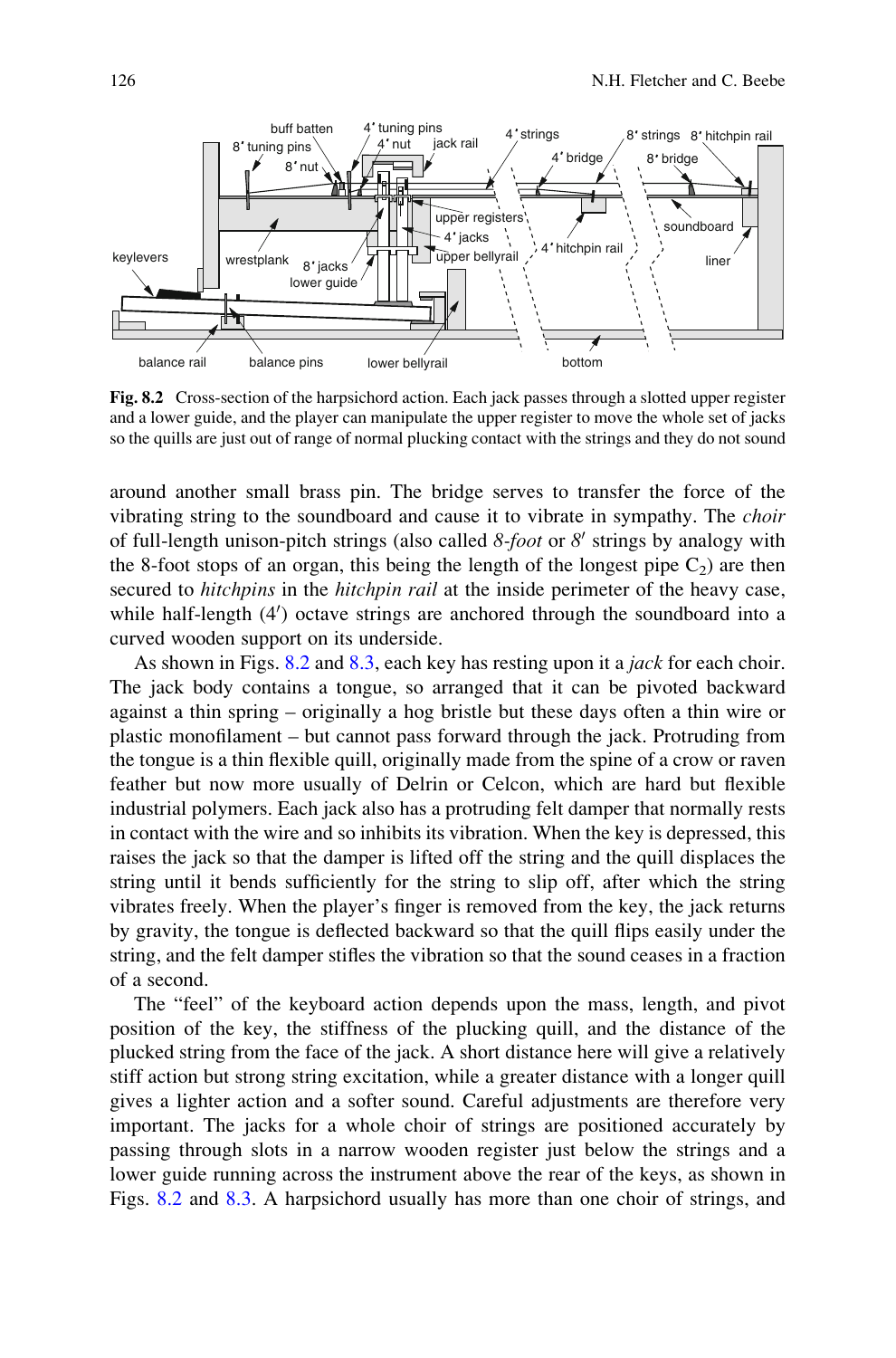<span id="page-4-0"></span>

Fig. 8.3 Close-up of the action of the Flemish-style harpsichord shown in Fig. [8.1](#page-2-0). In this instrument there are the traditional two choirs of strings, the shorter  $4'$  choir, for which the tuning pins can be seen, being tuned an octave above the other  $8'$  choir, for which the tuning pins are out of sight to the left. Both sets of jacks are visible because the jackrail has been removed. The set of leather pads of the buff stop that can be moved into contact with the 8' strings just beside their nut is visible behind the  $4'$  tuning pins

separate choirs can be activated at will by moving the appropriate upper register a little along its length so that the quills of that set either pluck or pass by the strings. Some modern instruments have a pedal mechanism to accomplish this so that changes can be made rapidly while playing.

## 8.2.2 Plucked Strings

As was discussed in Chap. 2, the fundamental vibration frequency  $f$ , and thus the musical pitch of a string, depends upon its length, diameter, and tension, as well as the material from which it is made, the relation being

$$
f = \frac{1}{2L} \left(\frac{T}{m}\right)^{1/2} \tag{8.1}
$$

where L is the string length, T its tension, and  $m$  its mass per unit length. Harpsichord strings differ from those of most other plucked string instruments in being made of metal, usually iron or brass. Because these materials are much heavier than gut or nylon, metal strings must be held at a higher tension for a given length, but because of this greater tension they can be made thinner and still produce the same sound output. Metal strings can sustain this higher tension stress and also retain their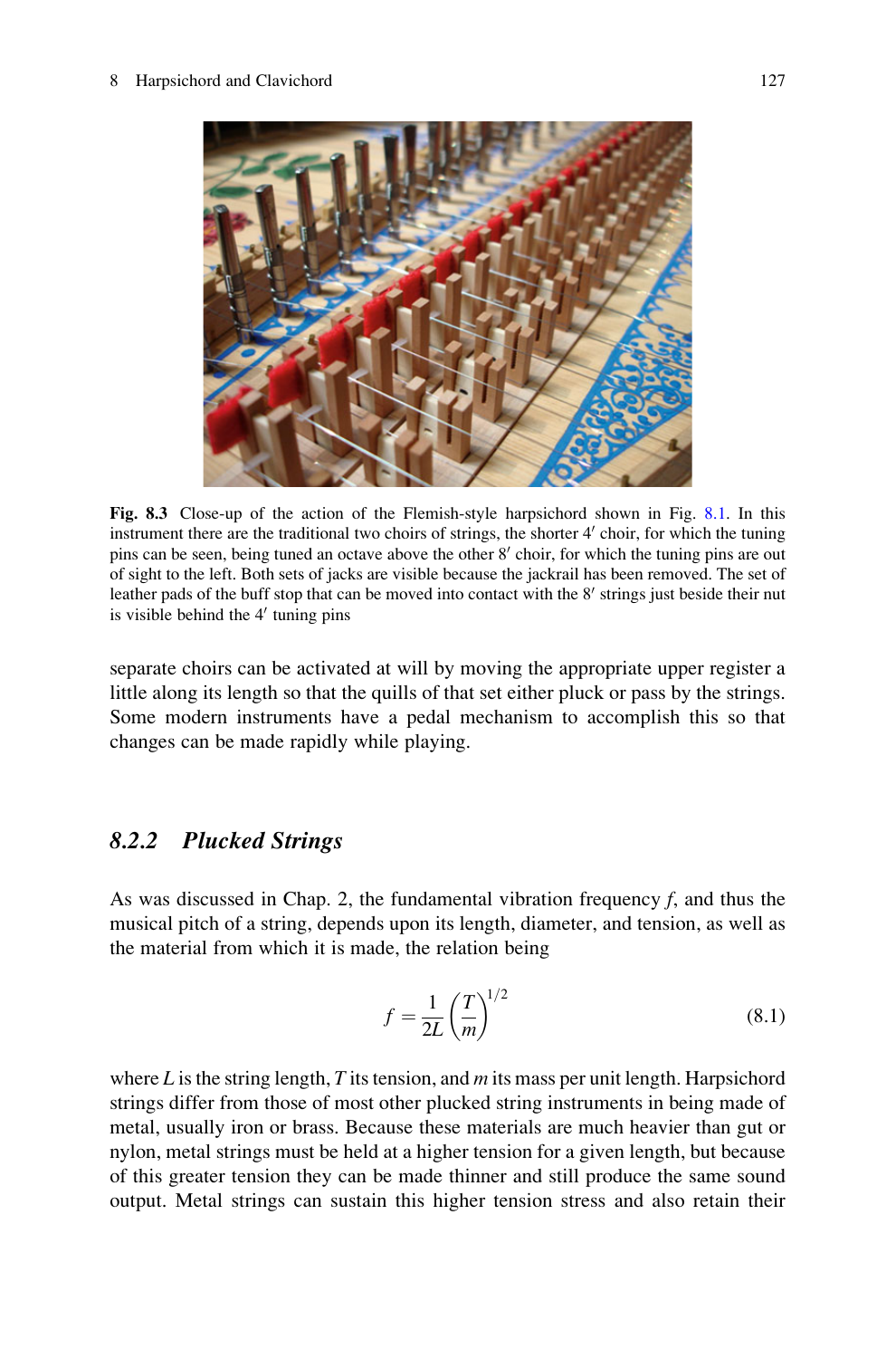<span id="page-5-0"></span>tension more stably than do the softer materials. The other difference is that, while soft materials such as gut or nylon tend to absorb internally the higher frequencies of the string vibration so as to give a "mellow" sound, this does not happen nearly as much for metals, so that the sound can be much "brighter."

If all the strings were the same diameter and brought to the same tension, then it would be necessary to double their length for each octave decrease of pitch. For the five-octave range of a large harpsichord this would give a length change of a factor of 32, which is not practical, so the strings of the lower octaves are made more nearly of equal length, their diameter increased, and their material changed to make them even heavier. The upper strings are normally made of mild steel, generally referred to as iron, and the lower ones of brass, which is more dense but cannot support as much tension. Many instruments use two different brass alloys – red brass, which is 90% copper and 10% zinc for the extreme bass, and yellow brass, which is 70% copper and 30% zinc up into the tenor region. Typical scaling parameters for a modern version of a classical Ruckers harpsichord are shown in Fig. 8.4, while the string composition and diameter variation are shown in Fig. [8.5](#page-6-0).

Another major design feature to be considered before we examine mechanical design is the position at which each string is plucked. What is important is not so much the vibration of the string itself, because it radiates only a very small amount of sound directly, but rather the force that the vibrating string applies through the bridge to the soundboard, and this depends greatly on the position of the plucking



Fig. 8.4 Scaling of (a) string sounding length, (b) plucking position, and (c) string diameter for the 8 $\degree$  and 4 $\degree$  string choirs of the modern-reproduction Ruckers harpsichord of Fig. [8.1.](#page-2-0) The pluck fraction gives the position of the plucking point from the nut relative to the total sounding length of the string involved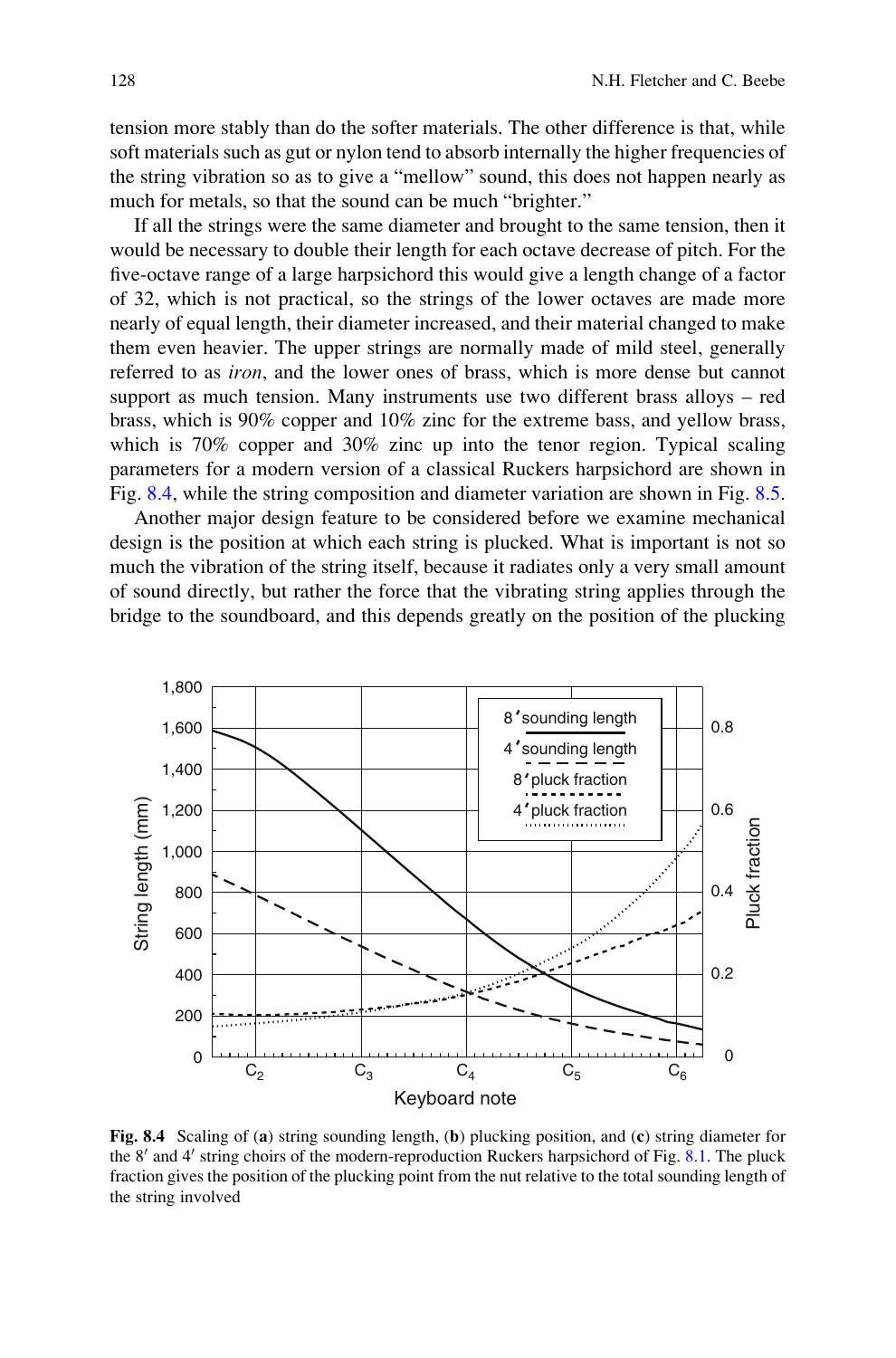<span id="page-6-0"></span>

Fig. 8.5 Scaling of string diameter and composition for the  $8'$  and  $4'$  string choirs of the modern-reproduction Ruckers harpsichord of Fig. [8.1](#page-2-0). The symbols  $R$ ,  $Y$ , and  $I$  denote *red brass*, yellow brass, and iron, respectively

point. If a string is plucked at a position  $1/n$  of its length from one end, the shape with time of this repetitive force on the bridge, which is near the remote end of the string, is a strong downward force for a fraction  $1/n$  of a period followed by a much weaker upward force for the remainder of the period, as shown in Fig. [8.6](#page-7-0). Harmonics below the nth are all strong; the nth harmonic is missing; and harmonics above the nth decrease in amplitude with increasing frequency, as shown in the lower panels of Fig. [8.6](#page-7-0).

The perceived tone quality of the radiated sound depends on the relative amplitudes of the lower harmonics, perhaps up to the eighth, which is three octaves above the fundamental. A string plucked at a moderate fraction of its length from the end, as in (a) and (b) of Fig. [8.6](#page-7-0), will sound *mellow* because the amplitudes of its harmonics fall rapidly with increasing frequency, but quite loud because of the high amplitude of the fundamental. A string plucked at a very small fraction of its length from one end, as in (c) and (d), will have a relatively bright sound because many harmonics are as prominent as the fundamental, though it will not be as loud because all these amplitudes are lower.

Most harpsichords have more than one choir of strings and these are plucked at different points to take advantage of this effect and give tonal variety to the sound.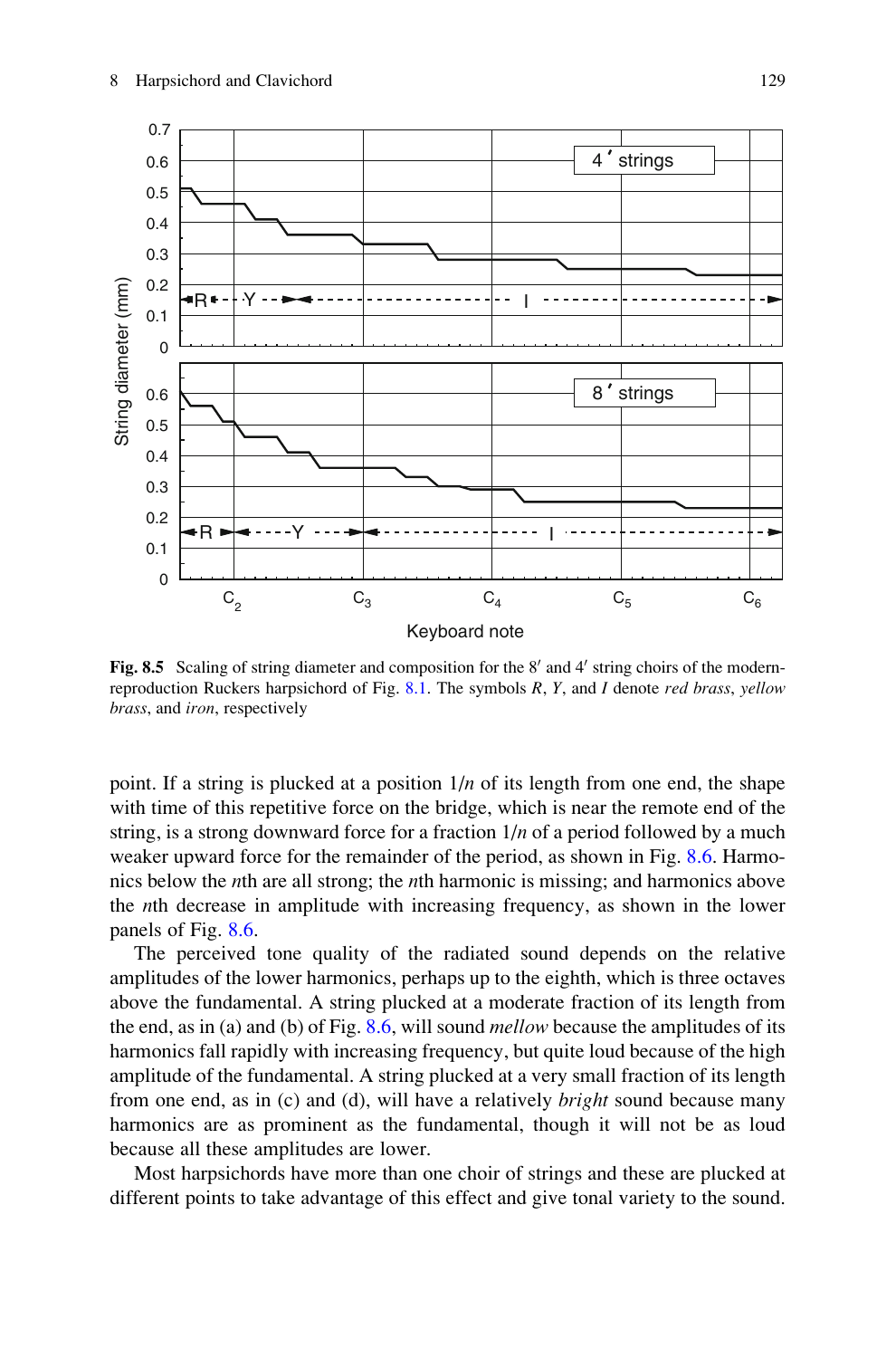<span id="page-7-0"></span>

Fig. 8.6 (a) Time evolution of the force acting on the bridge for a string plucked at one-fifth of its length from the nut end. (b) Spectrum of the force exerted on the bridge for this plucking position. (c) Time evolution of the force acting on the bridge for a string plucked one-twentieth of the distance from the nut. (d) Spectrum of the force exerted on the bridge for this plucking position

A choir plucked very close to the nut constitutes a lute stop and has a bright and nasal but generally softer sound, because the quill is unable to displace the string by more than a small distance at this point. In a well-designed harpsichord, however, the strings of even a single choir are not all plucked at the same fraction of their length, but over a designed range, as shown in Fig. [8.4](#page-5-0), so as to give an appropriate balance to the sound throughout its compass.

## 8.2.3 Soundboard and Radiation

When a string vibrates, it exerts a force through the bridge on the soundboard causing it to vibrate as well, though with much smaller amplitude than that of the string. It is this vibration of the soundboard that transfers the sound to the air, because it is able to actually displace the air, in contrast to the string which simply moves through it. The exact shape and amplitude of the vibrations of the soundboard are therefore very important in determining the overall sound quality of the instrument, just as they are for the body of a violin. The soundboard itself is usually made from spruce, of which popular varieties for musical instruments are Norway spruce (Picea abies) or Engelmann spruce (Picea engelmannii).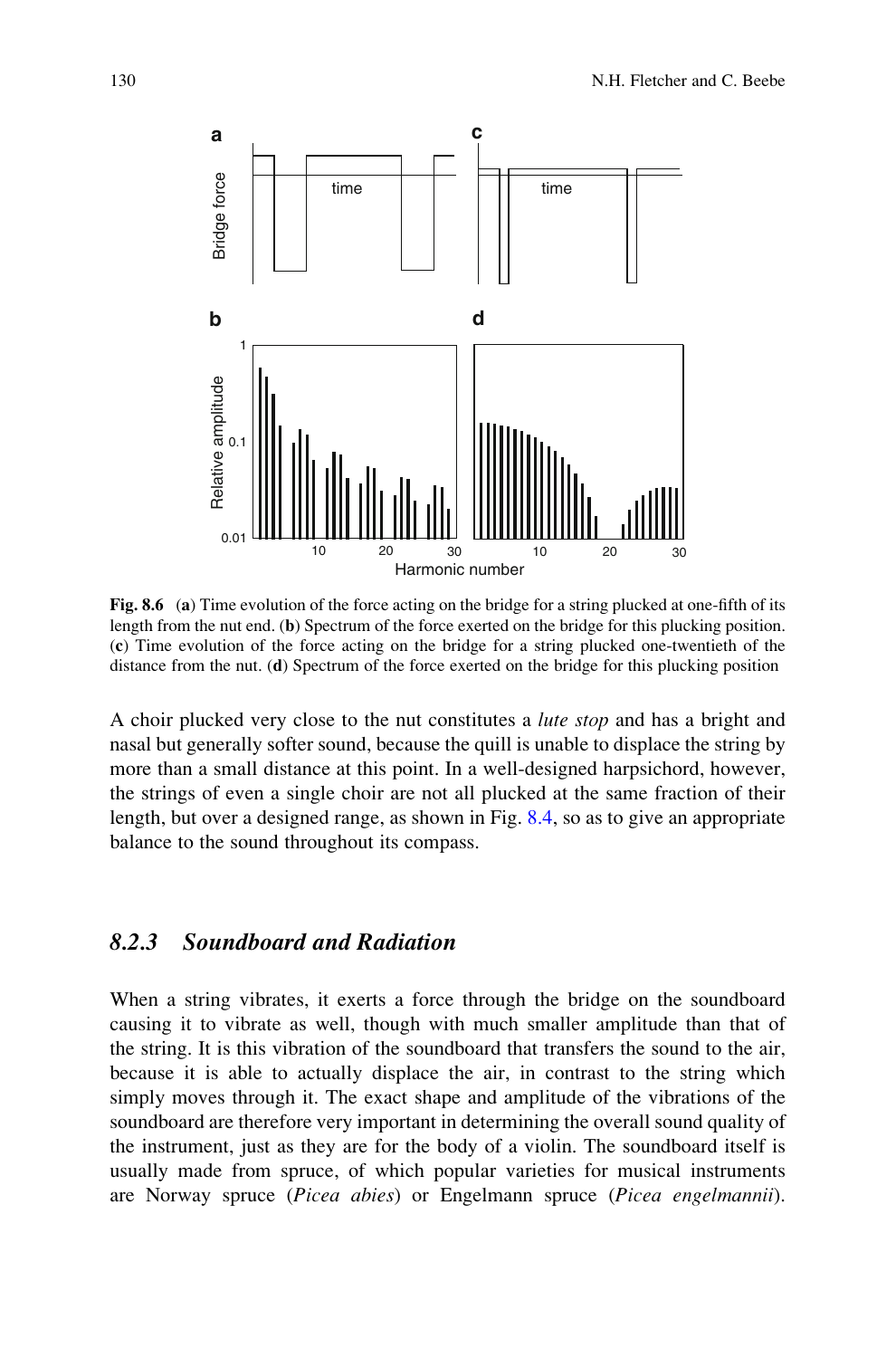

Fig. 8.7 Exploded view of the structure of a typical Flemish harpsichord such as the one studied here. The soundboard is stiffened by wooden ribs glued to its under surface, while the whole case is strengthened by frames at its *top* and *bottom* to support the string tension (from an original by The Paris Workshop)

The soundboard is assembled so that the wood grain runs in the long direction at right angles to the keyboard. It is typically only about 3 mm thick and is thinned slightly in some areas, particularly in the treble corner. The acoustic and vibrational properties of these wood species have been discussed in detail by Bucur ([1995\)](#page-20-0), their main advantages relating to low density, high stiffness, and low internal damping. Glued to its underside in a particular pattern are light ribs, as shown in Fig. 8.7, which stiffen the soundboard and raise the frequencies of some of its resonances. The rib positions also influence the shapes of the vibrational modes of the soundboard and thus affect its radiation efficiency. Mounted in a hole cut in the soundboard near its bass end is a small decorated emblem or rose. Its main function is an identification of the maker, but it also combines with the larger spaces above the keys to provide an acoustic vent to the air cavity under the soundboard, with effects to be described below.

The shapes of the vibrational modes of the soundboard are determined by its overall shape and by its stiffness distribution, which is strongly influenced by grain direction, wood being 10–20 times as stiff along the grain as it is across, as well as by the ribs and bridges attached to it. In its lowest mode, the soundboard simply vibrates in and out like the lowest mode of a drumhead, while at higher frequencies the mode shapes divide it into progressively smaller areas, each one of which vibrates in anti-phase to its neighbors. Sketches of some of these mode shapes have been given by Savage et al. ([1992\)](#page-20-0).

The impedance of the air between the soundboard and the bottom of the case is also important. At low frequencies it is simply compressed and flows to some extent out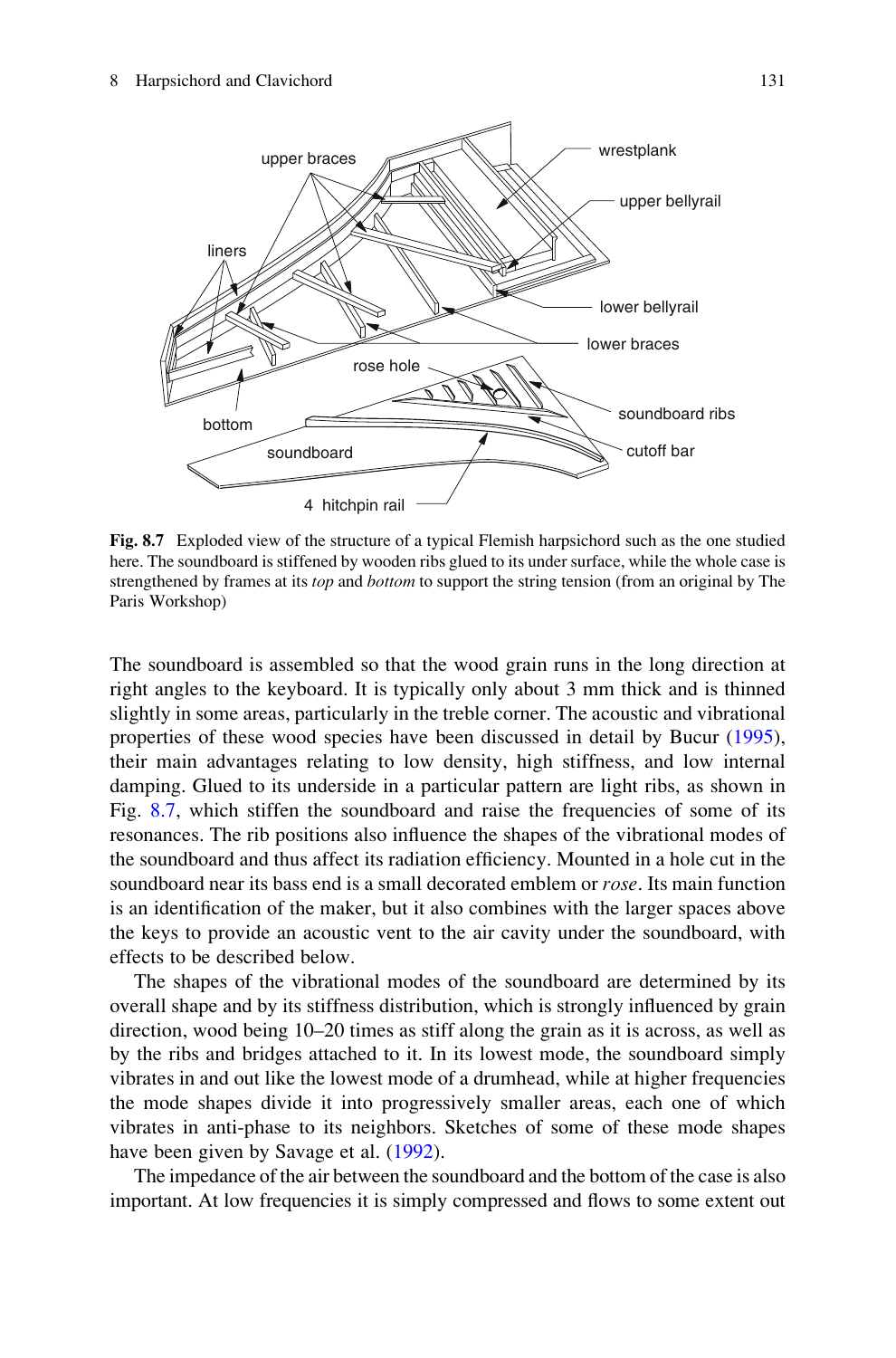through the rose hole and the spaces above the keys, either in-phase or out-of-phase with the overall motion of the soundboard, thus modifying the resonance frequencies and splitting the low-frequency drumhead resonance into two. The lower of these two resonances, with the enclosed air flowing out through the apertures while the soundboard moves inwards, is the lowest resonance of the whole instrument, typically near 30 Hz, and determines the fullness of its bass response, while the upper resonance is important at a slightly higher frequency. At higher frequencies, where the largest dimension of the cavity is comparable to or greater than the sound wavelength, there can be resonances within the air itself and these will couple to the higher modes of the soundboard. Of course, all these resonances overlap to some extent because of vibrational and acoustic losses. The whole situation is very complicated, and a detailed study by Savage et al. [\(1992\)](#page-20-0) identifies 36 vibrational modes below 600 Hz. There will be many more above this frequency.

If the design of the soundboard and case has been well developed, then these resonances will be fairly evenly distributed over the audible frequency range, so that there are no very pronounced maxima or minima in the sound output. The resonant response of the soundboard does, however, influence the overall sound quality of the harpsichord and varies from one maker to another. As a general rule, a large harpsichord can be expected to have a fuller bass sound than a small one, simply because large structures generally have resonances of lower frequency and radiate them more efficiently than do smaller structures. Finally, the nature of the wood used to make the soundboard is also important, since its internal damping influences both the general shape of the response at high frequencies and also the prominence of the resonances (Kottick et al. [1991\)](#page-20-0).

## 8.2.4 Acoustic Balance

Sound balance is an important feature of the sound of a musical instrument. This has three major components: initial loudness, decay time, and tonal quality. Because music written specially for an available instrument of the period is likely to explore its full compass and resources, it is desirable that the initial loudness of all the notes should be nearly the same. On instruments such as the pianoforte the performer can adjust the relative loudness of individual notes, but this is not possible on the harpsichord, so uniform loudness should be built into the instrument design. This is a matter of case and soundboard design, string length and diameter, and pluck mechanics as discussed above. Long experience allowed instrument makers to develop appropriate designs for all these things well before the advent of acoustic analysis, and the result is that their harpsichords, along with good modern instruments, have nearly constant initial loudness across the whole four and a half octave compass from  $G_1$  to  $D_6$ . For the Ruckers instrument of Fig. [8.1,](#page-2-0) the measured sound pressure level at a distance of 2 m for a rapidly repeated short scale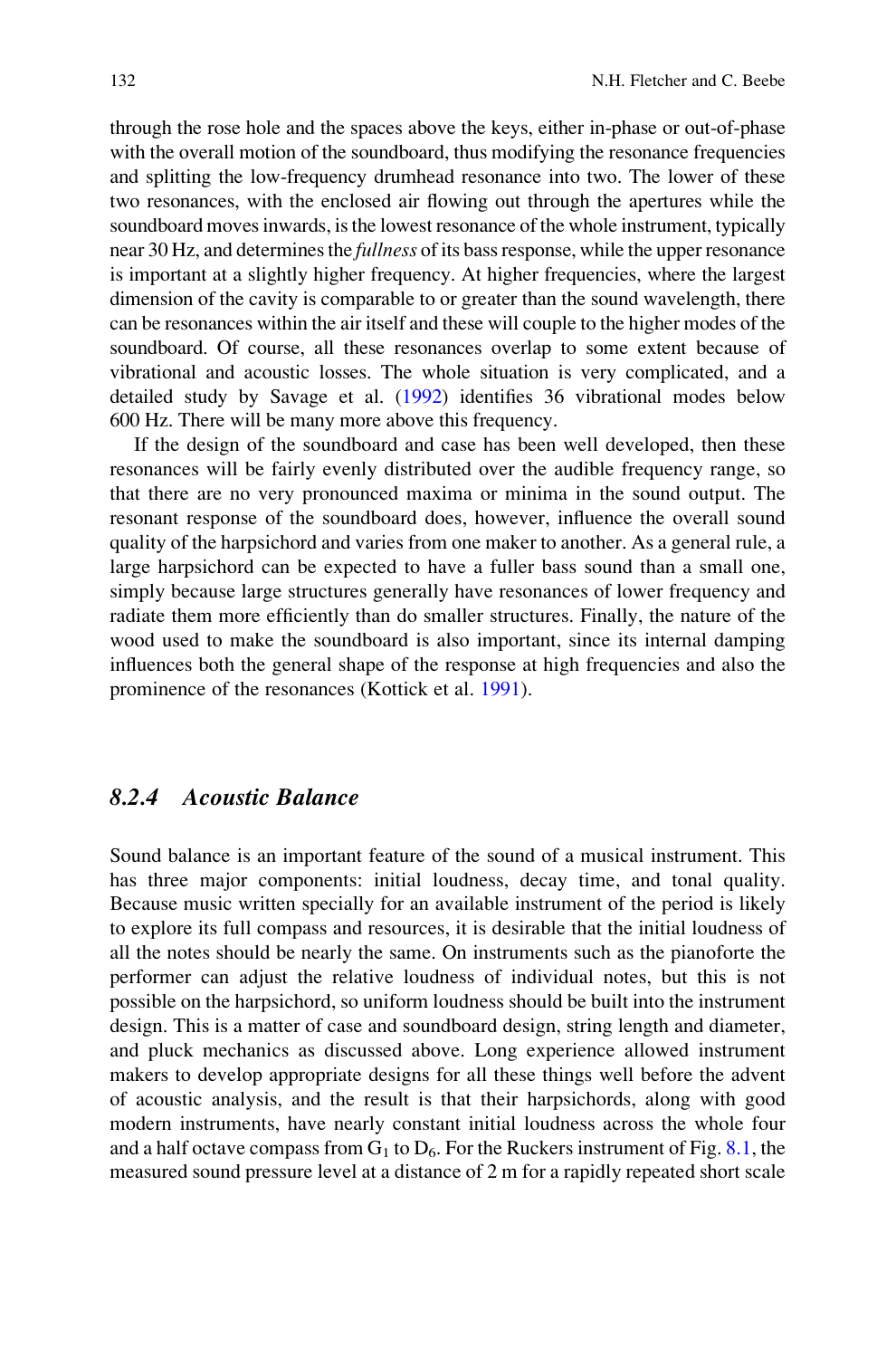passage was  $70 \pm 5$  dB(A) over the whole compass for the 8' string choir and  $68 \pm 3$  dB(A) for the 4' choir. When combined, the level was  $72 \pm 5$  dB(A).

To evaluate these figures we should note that the "A" means the reference level has been adjusted over the whole frequency range to approximately match the sensitivity of human hearing. For comparison, we should also note that measurements of similar scale-patterns played mezzoforte on a piano give a level of about 80 dB(A), but the pianist has control over at least the range from 70 to 90 dB(A). These figures will be compared with those for the clavichord later on.

The second important feature of sound quality is the decay time of the sound when a note is played and the key is held down. This time depends on the amount of energy stored in the string by its initial displacement and the rate at which this energy is dissipated. A set of measurements on the modern-reproduction Ruckers harpsichord is shown in Fig. 8.8. The decay time decreases steadily with rising pitch, the total variation being more than a factor of two over the keyboard compass in the case of the  $8'$  choir and nearly a factor of four in the case of the  $4'$  choir. The slope is very close to  $(1/\text{frequency})^{0.25}$  for the 8' choir and has the much steeper slope (1/frequency)<sup>0.45</sup> for the  $4'$  choir. Such a result is appropriate, because low notes in music are generally played more slowly than high notes, and a longer decay time is generally desirable to give "fullness" to the sound.

A note on the harpsichord, or any other *acoustic* musical instrument, is, however, not simply a copy of a lower note transformed to a higher frequency. This is because



Fig. 8.8 Measured decay time to inaudibility as a function of pitch for a selection of notes played on the reproduction Ruckers instrument of Fig. [8.1](#page-2-0)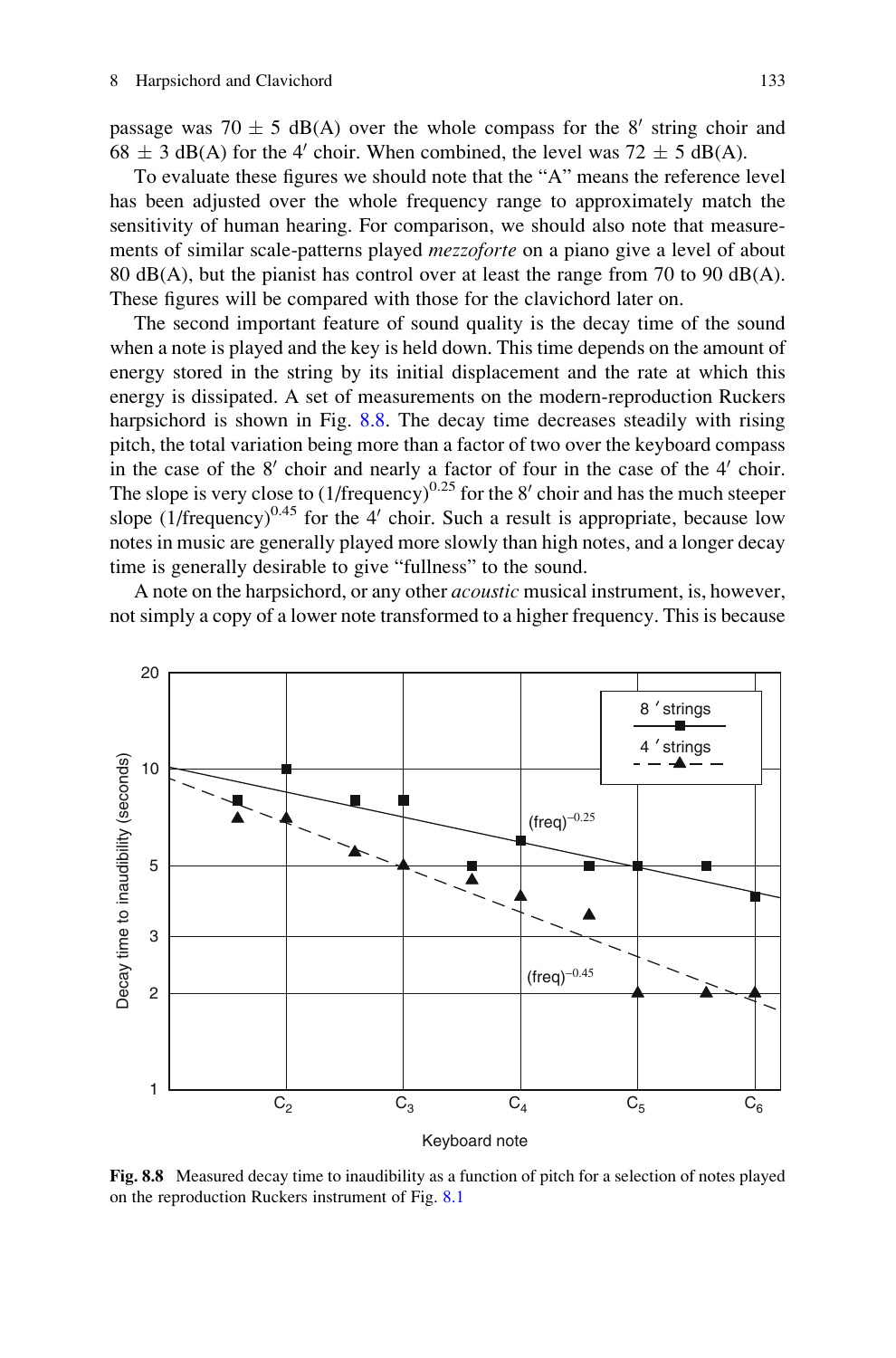of the difference in string diameter, plucking point, soundboard response, and radiation efficiency. These features contribute to the complex musical nature of the sound compared with the synthetic sound of many simple electronic imitations.

In considering the design of harpsichords and other string instruments, it is important to realize that only a few percent of the energy stored in the vibrating string is radiated as sound. Most of it is dissipated in viscous losses from the motion of the string through the air and in losses to the material of the soundboard. To maximize the radiated sound level, it is important to have a soundboard that is as large as possible and to ensure that it is made of a material and in a way that minimizes internal losses. Most aspects of the design and construction are now a matter of tradition, but modern studies of the acoustics of wood (Bucur [1995](#page-20-0)) can reveal why the decisions that were made in the past are essentially correct.

The third aspect of tone quality is the tonal balance over the entire compass of the instrument. In a four and a half octave harpsichord such as the one examined here, the fundamental frequency of the  $8'$  choir ranges from about 46 Hz in the bass to about 1.1 kHz in the treble if the instrument is tuned to standard Baroque pitch  $A_4 = 415$  Hz. Remembering that human hearing sensitivity decreases below about 500 Hz, the bass notes might be expected to sound very weak. This is corrected by the fact that the lower strings have a much shorter fractional plucking length than the higher strings, as shown in Fig. [8.4](#page-5-0), and thus have much greater harmonic development up to about the tenth harmonic than do the higher strings. At the other end of the range, the extreme treble strings are plucked proportionally much further from the end and so have much less harmonic development. This tends to equalize the subjective loudness of the sound and to give a balanced quality over the whole compass.

## 8.2.5 Design Extensions

The discussion above has been concerned with basic aspects of harpsichord design and operation, but there are several extensions to the basic instrument that are important. Most of these aim to give the performer greater influence over the nature of the sound and to provide subtle variants of the basic tone quality. Some of these have been mentioned before, but it is helpful to consider them together.

A simple addition found on many instruments consists of a batten with a set of small felt or leather pads glued to its upper surface, which is able to slide against the  $8'$  nut as shown in Figs. [8.2](#page-3-0) and [8.3.](#page-4-0) This is known as the *buff stop*. The effect of the pads is to damp dramatically the upper harmonics of the string vibration, and thus of the radiated sound, to produce a very mellow quality such as can be expected from the gut strings of an early lute or guitar. This addition is rare in Italian harpsichords, but is found in most other instruments.

A development that has already been displayed in Fig. [8.3](#page-4-0) and discussed above is the incorporation of a second  $(4')$  choir of strings tuned an octave above the main unison or  $8'$  choir. Some very large modern harpsichords have gone even further in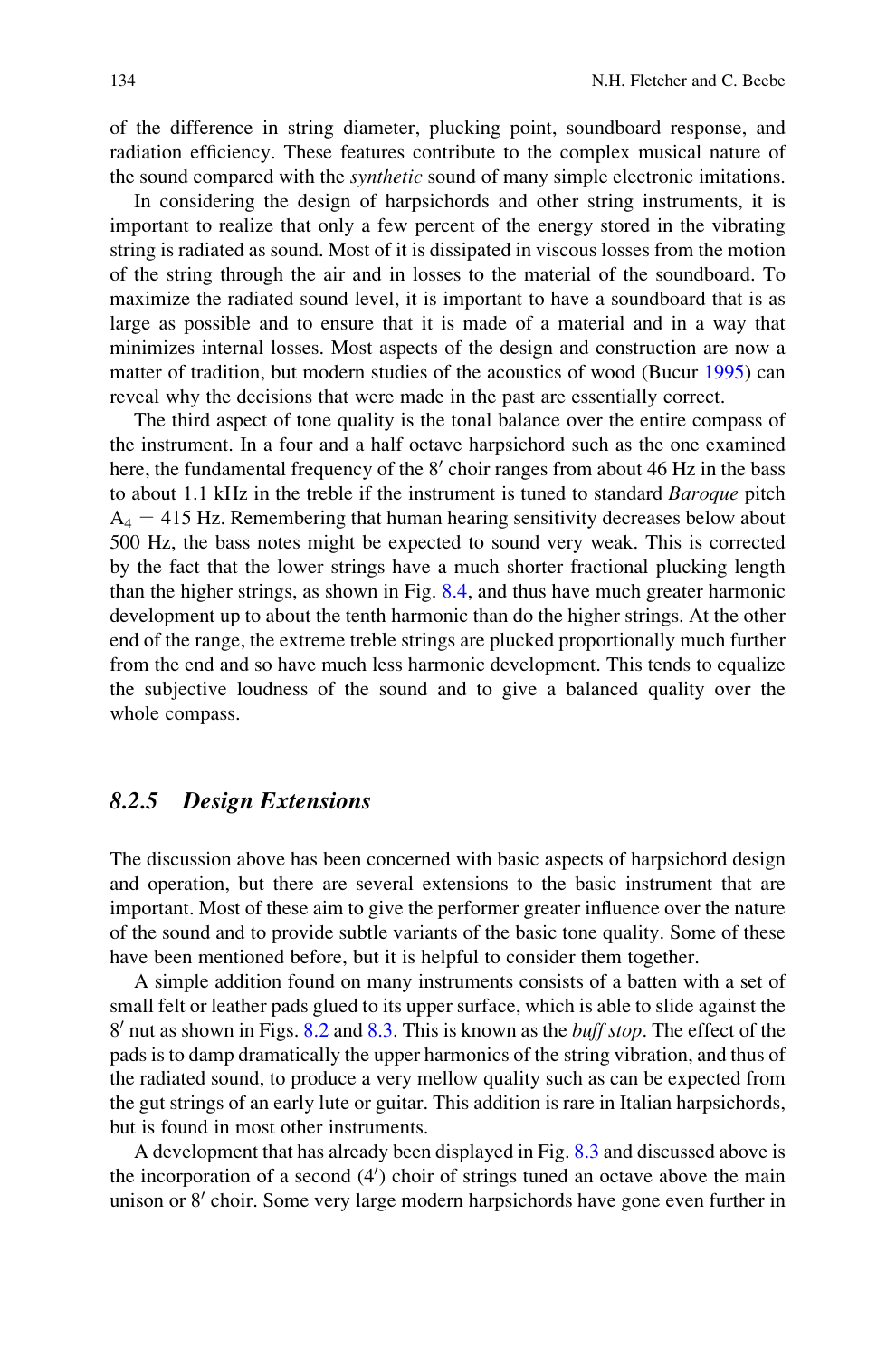this direction and incorporate a sub-octave  $16'$  string choir, something few original instruments had. Again, because it is not practical to double the string length, the solution is to use nearly the same lengths and tensions as the standard  $8'$  strings, but to double the string diameter so as to increase the mass per unit string length  $m$  by a factor of four, thus halving the frequency, as given by (8.1). Because of limits to the size of the soundboard, the bass strings of this set do not have a strong fundamental, but provide extra harmonics in between all those of the  $8'$  choir. This gives an overall rich and almost "orchestral" sound that can be impressive in appropriate musical compositions. Incorporation of a  $16<sup>\prime</sup>$  string set, however, causes other problems and it is unusual now even on modern instruments.

Considerable emphasis has been placed in the discussion upon the importance of choice of plucking point in determining the harmonic development and thus the subjective brightness of the sound. The first and simplest way to accomplish this is to have a second choir of strings, also at unison pitch but plucked closer to the nut so as to give a sound that is not so loud but has much more harmonic development, as illustrated in Fig. [8.6](#page-7-0). The choirs would then be described according to their plucking position, for example, "front 8-foot" plucking closest to the player and "back 8-foot" closer to the middle of the instrument. An additional set plucking very close to the nut would be called the lute stop, as already discussed.

While it is possible to have the additional string choirs in these examples plucked by a set of jacks operated from the same keyboard as the standard set and to turn each set on or off by moving the appropriate register, this creates difficulties for the performer if it is desired, as it often is, to have short interpolated phrases with different sound quality. The solution is to have a second keyboard, located just above and behind the first as in an organ, which plucks the second set of strings. It is then easy for the performer to shift hands from one keyboard to the other to produce tonal contrast effects. The builder is not, however, limited to one set of strings for each keyboard but can have several sets in much the same way as is done for the stops of a pipe organ. The instrument then becomes very versatile and tonally flexible. Some quite early Flemish instruments were made with two keyboards, but surprisingly in those days the aim was not to produce different tone colors but rather to transpose the notes upward by a perfect fourth.

If an additional keyboard can be considered, then why not a pedalboard as well? Indeed, some classical harpsichords show signs of having had this feature, probably largely because it then made them good substitutes for a pipe organ, as far as practice was concerned, and of a size and cost that organists could reasonably manage for their homes. The pedalboard could operate either with a pull-down mechanism for the keyboard notes, or with its own set of strings. This addition does not appear to have carried over to the present day, with few makers interested in such complexities, but such instruments were built in the middle of the twentieth century.

In addition to these relatively minor but important additions to the standard simple harpsichord, there have been some much more adventurous developments. Some of these simply involved changing the overall shape of the instrument. The spinet has already been mentioned and also the virginal. These were, for the most part, simply adaptations to make the instrument fit more easily into a small living room, but some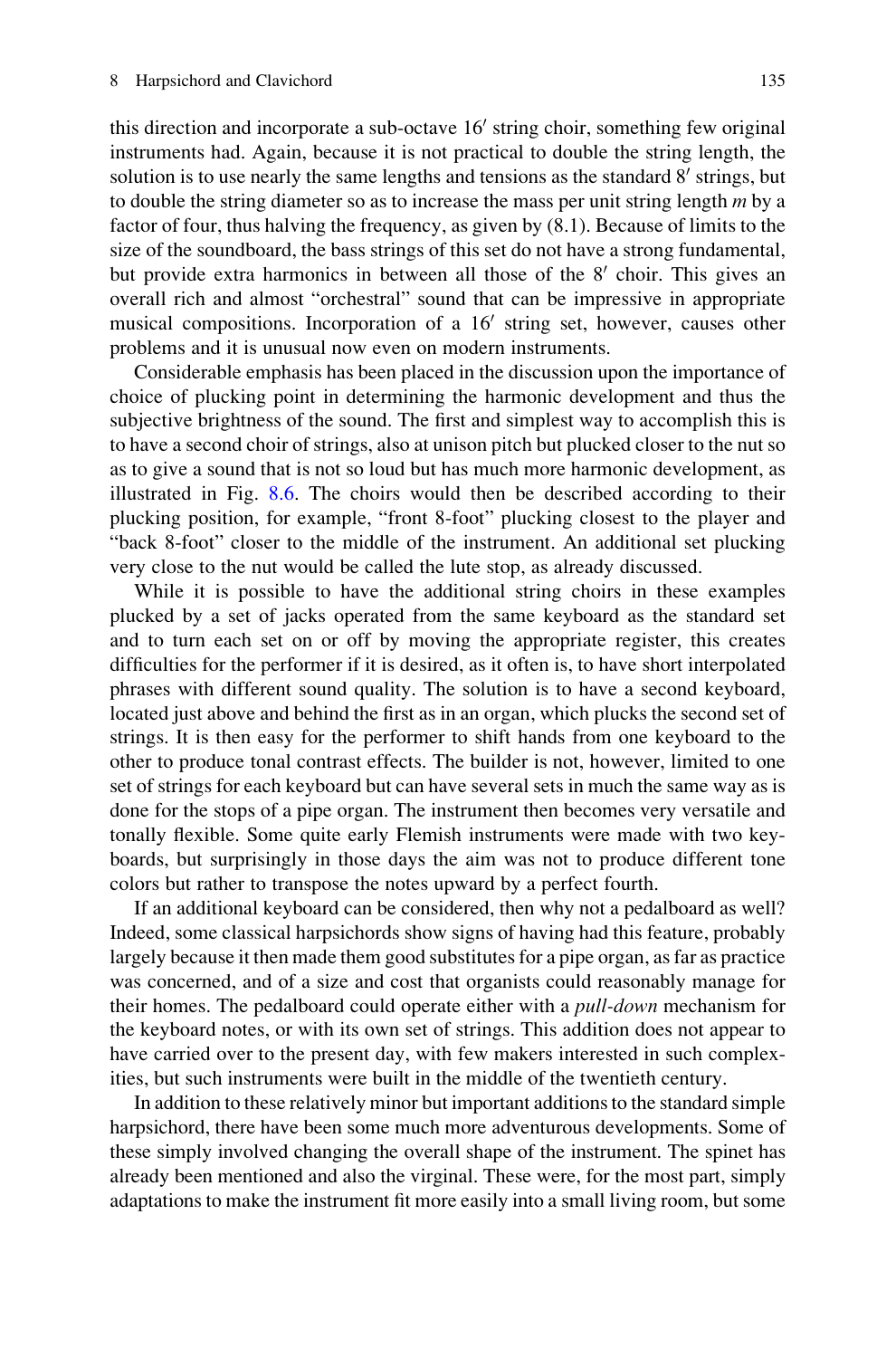<span id="page-13-0"></span>were much more adventurous. Chief among these were a combination of a harpsichord and a fortepiano, often with separate keyboards, and the claviorganum, which was a combination of a harpsichord and a pipe organ. This latter instrument was probably never really popular because of the tuning problems when combining strings with pipes: as the temperature rises, the organ goes sharp but the harpsichord strings go flat. Detailed specifications of some of these instruments from the 1500s and 1700s are given by Hubbard ([1965](#page-20-0)) and by Kottick ([2003](#page-20-0)).

## 8.3 The Clavichord

## 8.3.1 General Design

The clavichord is sometimes seen as a very close relation of the harpsichord, partly because they developed over the same period and by the late eighteenth century most musicians probably had at least one of each instrument in their homes, but the basic acoustics of the two instruments is really very different. General descriptions of the clavichord have been given by Russell [\(1973](#page-20-0)), Neupert ([1965\)](#page-20-0), and Brauchli [\(1998](#page-20-0)), while the first technical study of which we are aware is that by Thwaites and Fletcher [\(1981](#page-20-0)). The surviving instruments of the Bavarian clavichord maker Christian Hubert have been the subject of a detailed study by Vermeij ([2004\)](#page-20-0).

Figure 8.9 shows a typical double-fretted clavichord, the meaning of the term fretted to be explained presently. It is a quite small instrument, only about a meter long, and is designed to be placed on a table for playing. The best modern versions



Fig. 8.9 Modern version of a typical double-fretted clavichord made in the eighteenth century by the Bavarian maker Christian Hubert. An unfretted instrument looks very similar but is usually larger, while a triple-fretted instrument is usually smaller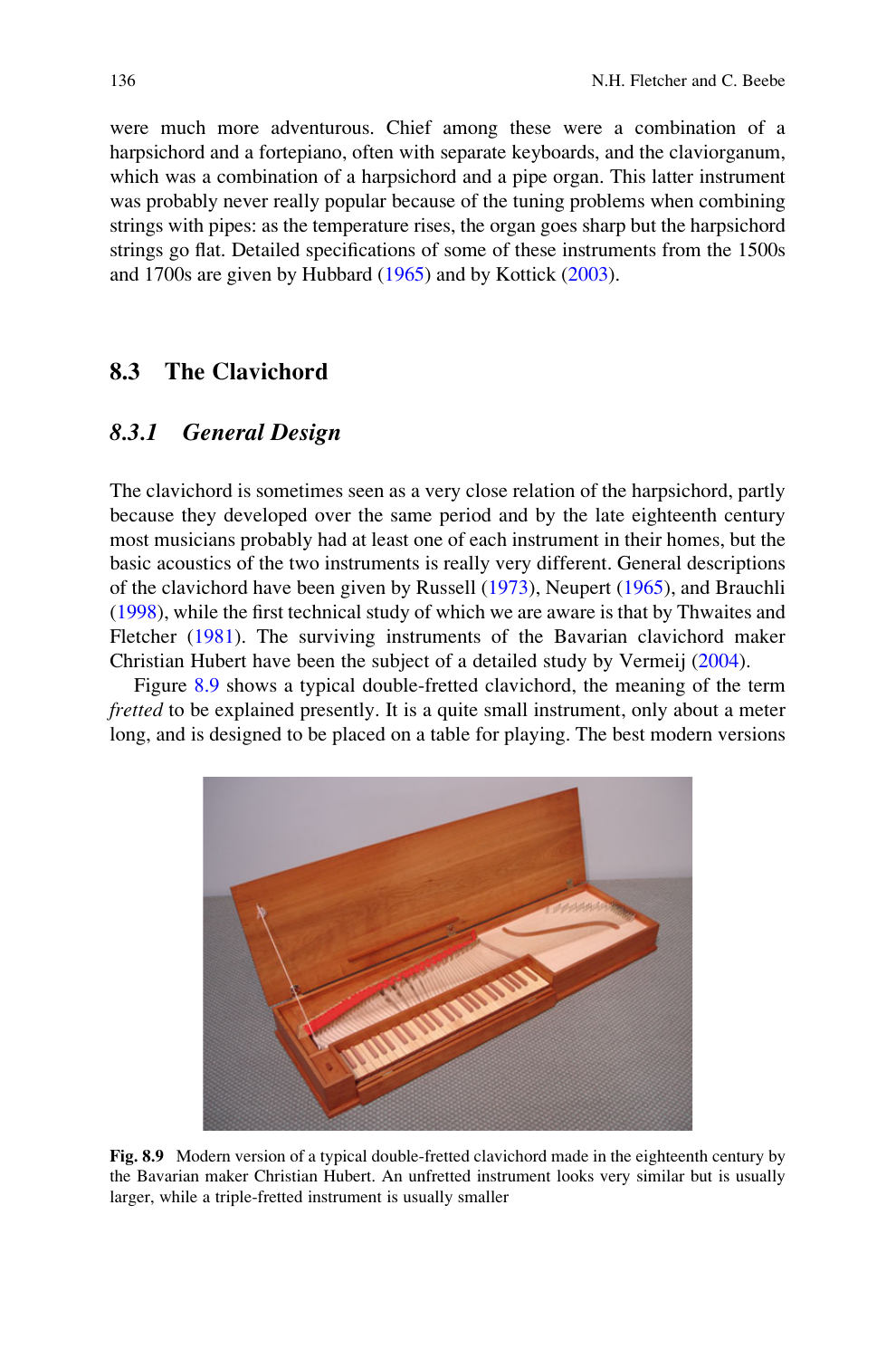<span id="page-14-0"></span>are all essentially copies of instruments built more than 200 years ago. The keyboard compass is typically just over four octaves from  $C_2$  to  $D_6$ . The reason the clavichord has not developed into a concert instrument is that the sound it produces is very quiet – typically less than about 50 dB(A) at  $2 \text{ m}$  – so that it is best used for personal performances or, at most, with a solo instrument such as the recorder.

The brass strings of this clavichord, of which there are 74 arranged as 37 pairs, run at a small angle to the long spine side of the case where they are fixed to rigid hitchpins. The strings run over a wooden bridge mounted on a thin soundboard, as shown in Fig. 8.10, to their termination at individual tuning pins. The soundboard itself, as shown in Fig. [8.9](#page-13-0), covers less than one-third of the area of the instrument and is vented through one or more small apertures, called the *mouseholes*, cut in the bellyrail. The combination of enclosed volume and aperture dimensions influences the frequency of the lowest or Helmholtz resonance of the cavity, which is typically around 150 Hz. The effect of this resonance is to enhance the lower frequencies produced by the string vibrations in the same way as does the body cavity of a cello, vented through the f-holes, or the vented box of a bass loudspeaker. As with the harpsichord soundboard discussed before, there are complex resonances of even the simple clavichord soundboard and these are coupled to sound waves in the air enclosed in the cavity. More details are given in the references listed (Brauchli [1998;](#page-20-0) Fletcher and Rossing [1998;](#page-20-0) Thwaites and Fletcher [1981\)](#page-20-0). The fact that each note is produced by a pair of strings tuned to the same pitch obviously increases the loudness, but has another effect that will be discussed presently.

We come now to the meaning of the term fretted in describing the clavichord. Because the vibrating length of the string is determined by the distance between the



Fig. 8.10 Detail of action of the reproduction Hubert clavichord. Each key is pivoted on the balance rail and, when it is depressed, the brass tangent at its distal end strikes the pair of strings corresponding to that note. The listing cloth is clearly visible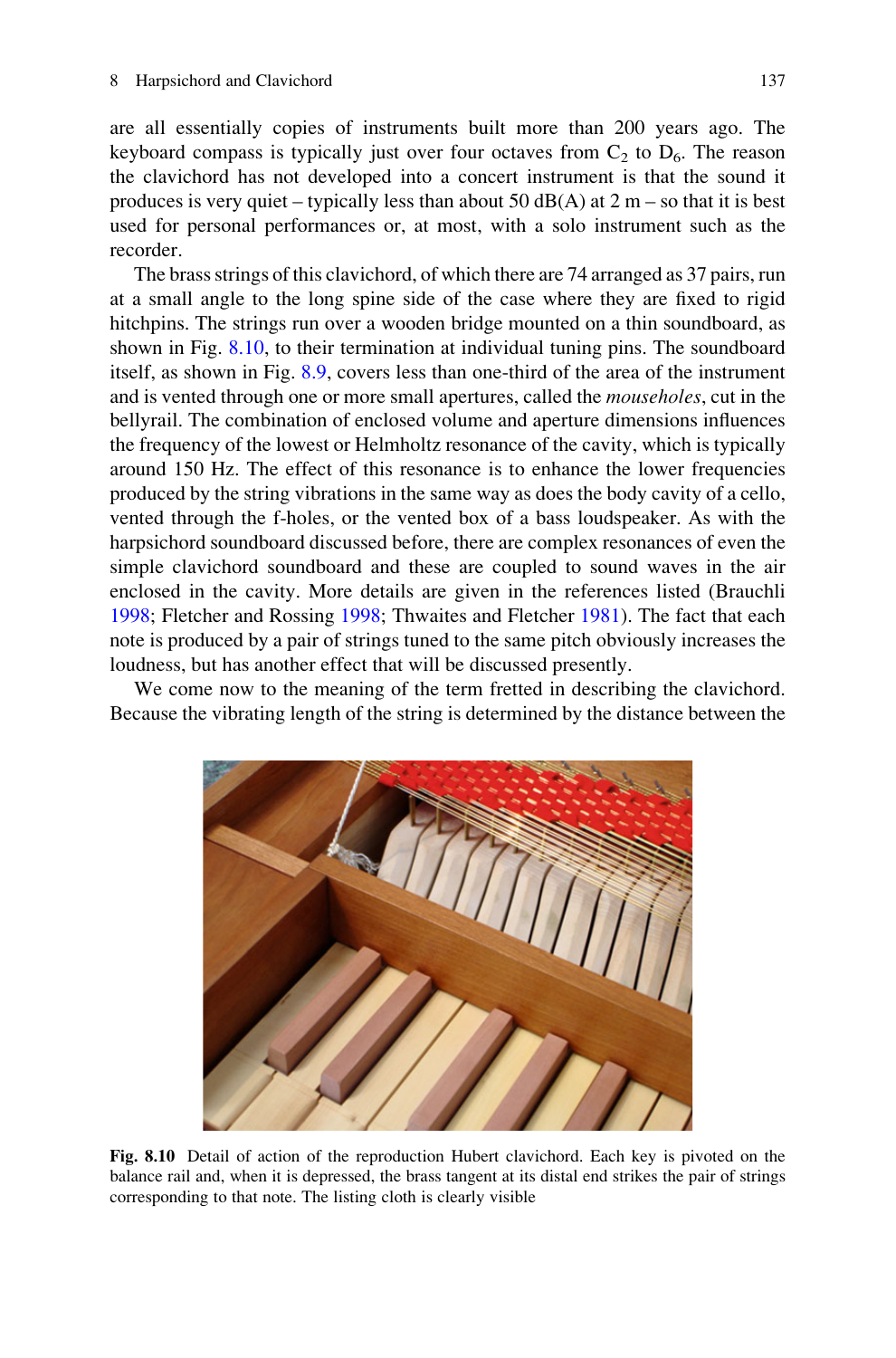

Fig. 8.11 Measured string lengths and diameters for the reproduction classical double-fretted clavichord of Fig. [8.9](#page-13-0). Strings from  $C_2$  to F#<sub>2</sub> are of *red brass* (R) and all other strings are of *yellow* brass (Y)

tangent impact point and the bridge, it is clearly possible to play more than one note on a given pair of strings, provided this is not attempted simultaneously. This multiple use of strings is termed fretting; it has essentially no effect on performance provided that note pairs that are never used simultaneously, such as C and C#, are combined on the same string pair. This results in a small and economical instrument, which can be made even smaller by triple-fretting the strings. Not all clavichords use this design technique, however, and many larger unfretted instruments were made with independent string pairs for each note. Such instruments have a larger soundboard, thus often leading to a stronger bass sound.

Figure 8.11 gives details of string lengths and diameters for a modern version designed by D. Jacques Way and Marc Ducornet after an original double-fretted clavichord by the Bavarian maker Christian Gottlob Hubert. The lowest seven pairs of strings, covering the range from  $C_2$  to  $F#_2$ , are unfretted and made from red brass, though the original probably used over-wrapped strings, while the higher strings are yellow brass and fretted from about an octave above this for the remainder of the compass. The overall length is the total length between the hitchpin at the left end of the instrument, including the damped length between the pin and the impact point of the tangent, and the bridge, while the "sounding length" is just that from the impact point of the tangent to the bridge.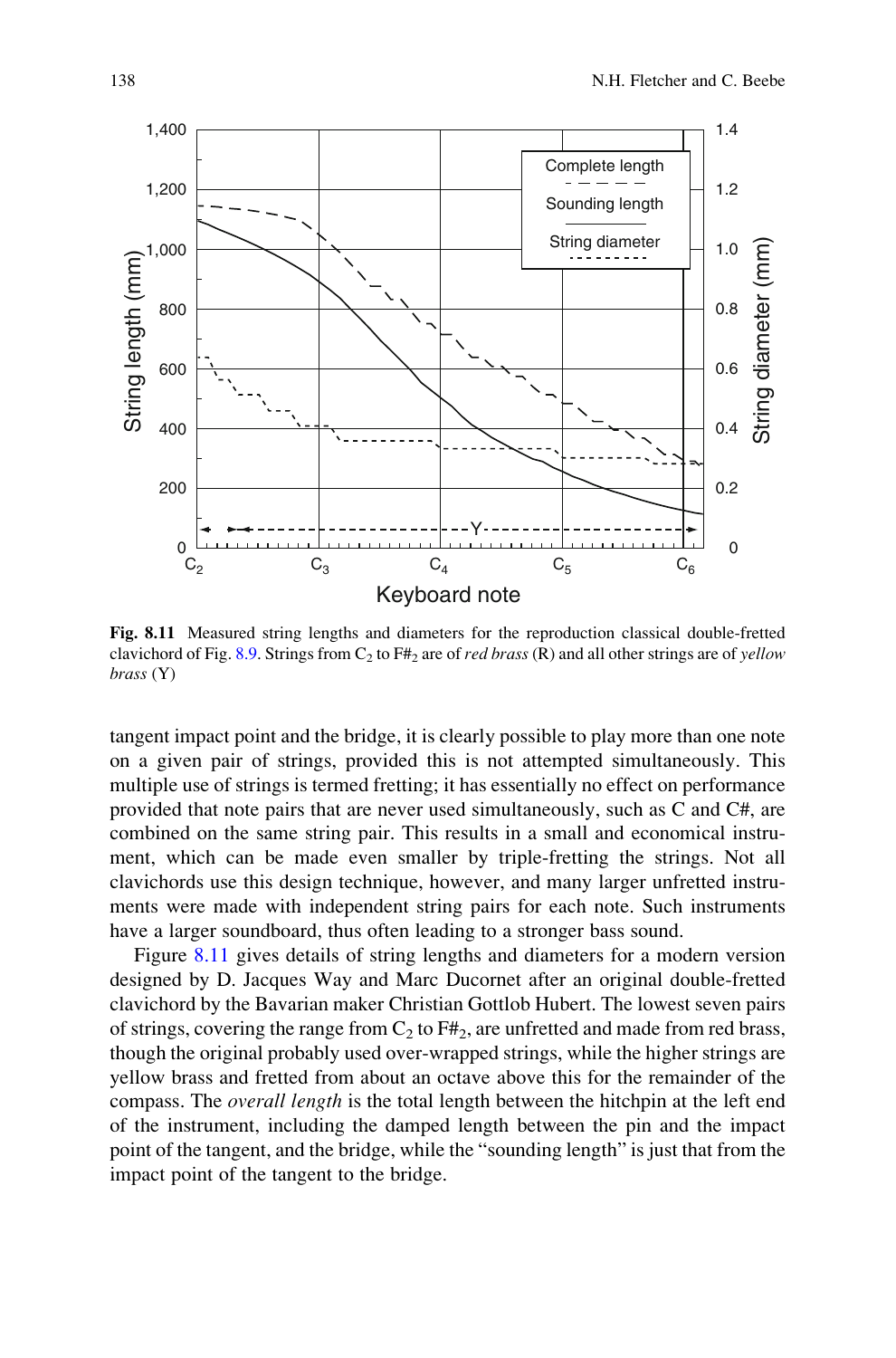## 8.3.2 String Excitation in the Clavichord

The action of a clavichord is very different from that of a harpsichord, although the key lever is mounted on a pinned balance rail just as shown in Fig. [8.2.](#page-3-0) Each key lever has near its distal end a "tangent" made from a thin brass plate and so arranged that it strikes a pair of strings towards one end, as shown in Fig. [8.10.](#page-14-0) Importantly, the tangent then remains in contact with the string, holding it in a slightly displaced position, until the key is released. The tangent impact sets the string into vibration, but only the longer section of the string continues to vibrate because the shorter section is damped by the *listing cloth* twined between the strings. This is very different from the fortepiano or pianoforte action, in which a relatively heavy feltcovered hammer strikes and then quickly rebounds from the string which is firmly mounted at both its ends. The excitation of the clavichord string is much less than that of a string hit by a sharp hammer because the excitation consists simply of displacing one end of the string over a time of about 10 ms and holding it in the displaced position. Relatively little energy is transferred to the string during this process compared with that in a strike and rebound of the piano, or the pluck of the harpsichord.

Unlike the harpsichord, this action gives the clavichord player direct dynamic control over the sound by varying the speed at which the key strikes the string and the force exerted while the sound is sustained. Because of these variables, the actual string excitation in a clavichord is more difficult to analyze than the vibration of a harpsichord string. The displacement of 1–2 mm caused by the key action typically takes about 10 ms, during which time a displacement wave has been able to travel some distance along the string. The displacement of the tangent then becomes steady and the string vibrates under the influence of its initial displacement and velocity distribution. Analysis shows that the force on the bridge typically has a spectrum that falls fairly smoothly at about 8 dB/octave (Thwaites and Fletcher [1981\)](#page-20-0). Because the displacement of the string by the tangent increases its tension by a small amount, the player can even create a slight pitch vibrato effect, called Bebung in German, by varying the finger force exerted on the key.

The loudness and tone quality of the clavichord sound depends greatly on soundboard material and thickness, as well as on its size and the dimensions of the mousehole(s). The sound level at a 2-m distance for the reproduction Hubert instrument is a very quiet 50 dB(A), fairly uniformly across the compass. The decay time to inaudibility, which is also important for sound quality, is around 4 s over most of the compass, but decreases to less than 3 s in the top octave, measured at the same 2-m distance in a fairly quiet environment. Very similar measurements were earlier reported for a modern version of a triple-fretted instrument (Thwaites and Fletcher [1981](#page-20-0)).

The fact that each note is produced by two strings tuned to the same pitch has a very subtle effect that was carried on to the pianoforte. Vibration of the two strings is not independent, because they both run over the bridge that is not completely rigid. While the strings are nominally tuned to the same frequency and struck in the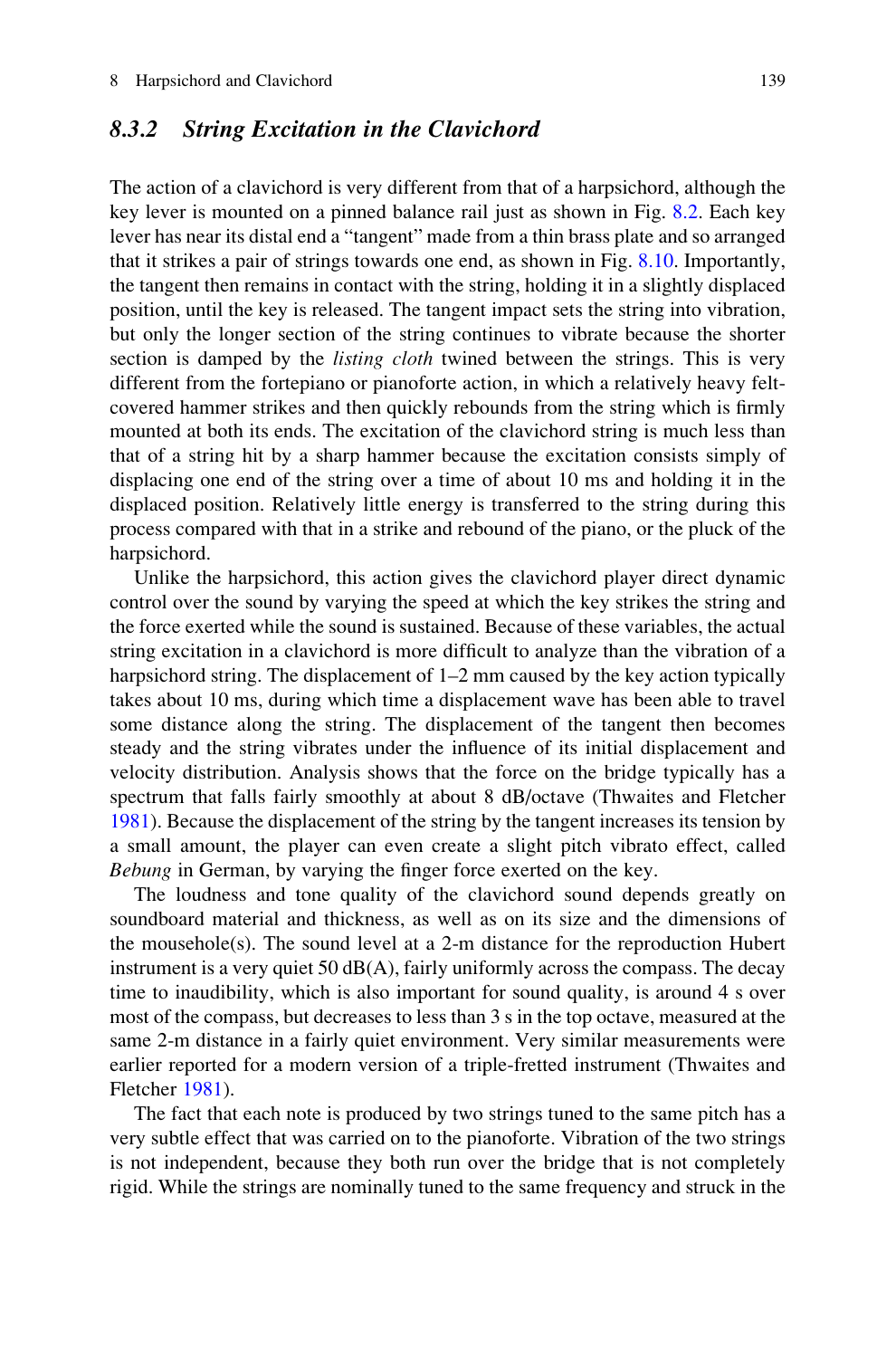same way, there are always slight differences, and the slight bridge motion tends to couple the vibrations of the two strings, adding further complications (Weinreich [1977\)](#page-20-0). When the strings are moving in the same direction, the force on the bridge is large and the radiated sound is greatest, but it decays quickly. When the strings vibrate in opposite directions, the force on the bridge is small and the sound is quiet, but it decays slowly, taking as long as 4 s to reach inaudibility. The total sound of the instrument therefore has a relatively loud onset, which decays quickly to a more sustained quieter sound, the total effect to a listener at close range being of clarity combined with mellowness.

## 8.4 Keyboard Tuning

There are two important features of keyboard tuning. The first is the overall pitch, which is generally specified by giving the frequency of  $A_4$ , and the frequencies of the individual notes within an octave span. Most modern musical instruments are tuned to standard pitch of  $A_4 = 440$  Hz, though there are minor variations such as 442 Hz for the Boston Symphony Orchestra. In earlier times, however, there was no such standardization, and today we regard A392 as French Baroque pitch, A415 as Baroque pitch, A430 as the Classical pitch used by Mozart, and A466 as Renaissance pitch. (These nominal frequencies have, however, with the exception of A430, been adjusted slightly to conform to notes of the normal A440 scale so that they can be reached by simple transposition.) Changes in overall pitch can also have the effect of changing the perceived tone quality of a performance because of the slightly different prominence of harmonics and also the slightly different decay times. Both the instruments examined in detail above were tuned to A415.

The second feature concerns the exact tuning of notes within the octave. Most musical instruments allow the performer at least some control over the pitch of the individual note being played, but this is not true of keyboard instruments. It is therefore important that the strings of the instrument be tuned to exactly the desired frequencies, and this raises important problems. Each note produced by a musical instrument has a fundamental accompanied by a whole set of overtones of higher frequencies. In a stringed instrument, provided the strings are very thin and tightened to a high tension and that the supports at each end of the string are very nearly rigid, the overtone frequencies will be almost exact integer multiples of the frequency of the fundamental, and are then called harmonics – the nth harmonic having frequency  $n$  times that of the fundamental. (It should be noted that scientific and musical terminologies are in disagreement here, since musicians often confusingly refer to the first overtone, which has frequency twice that of the fundamental, as the first harmonic, whereas it is scientifically the second. In this chapter we adhere to the scientific terminology.)

The tuning of the keyboard is required to produce combinations of notes that sound pleasant, rather than rough. If one of the harmonics of the first note has a frequency very close to that of some harmonic of the second note, then this will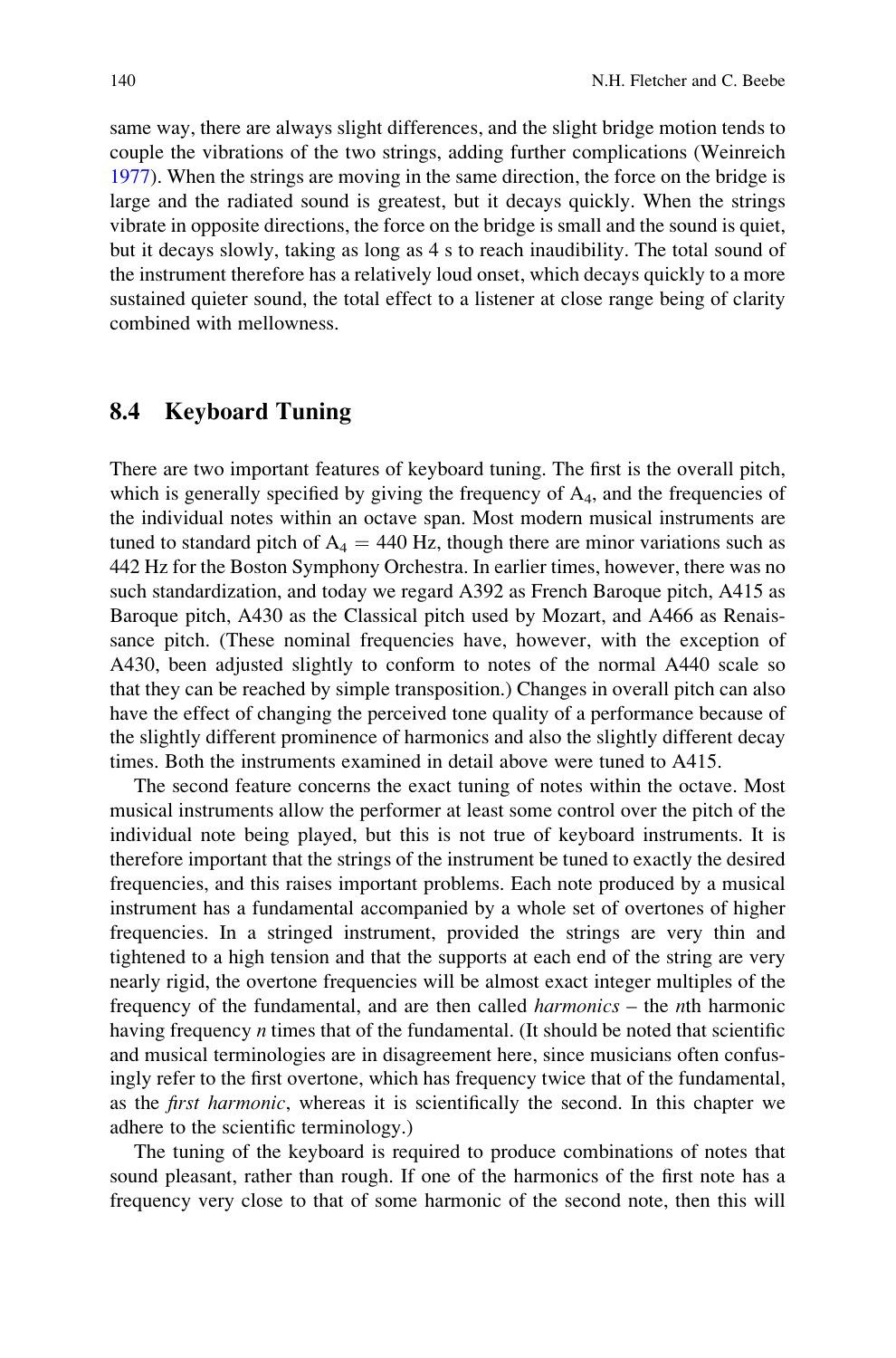produce fluctuating beats in the sound. A very slow beat is not unpleasant, but rapid beats make the interval sound rough. The aim therefore is to tune the notes of the keyboard to eliminate fast beats as much as possible. This initially resulted in the classic "Pythagorean" tuning, in which octaves were tuned to the frequency ratio 2:1 and perfect fifths to the similarly acoustically pure ratio 3:2. It might appear to be possible to tune the whole keyboard by following the "cycle of fifths" C, G, D,..., F, C, but unfortunately the final C (really B#) is substantially sharper than would be found by stepping up pure octaves from the initial C, which is a discrepancy known as the Pythagorean comma. This is clear from arithmetic, because 3/2 raised to the power of 12 to complete the cycle of fifths is certainly not an integer, which it needs to be to match 2 raised to the power of 7, which brings one to the same note reached by octave intervals. The error, allowing for octave transpositions, is  $(3/2)^{19} - 1$ , which is about 1.4%, or about a quarter of a semitone, because one semitone is a frequency change of about 5.9%.

There is, however, another problem that arose when musicians began to use major thirds in their compositions several centuries ago. A just major third has a frequency ratio 5/4, which is smooth and pleasant. A Pythagorean major third, however, tuned for example by the sequence of four perfectly tuned fifths CGDAE and a two-octave jump downward, has a frequency ratio 81:64, which is far from being simple, so that the Pythagorean major third has a rather different and somewhat "sharp" sound. This discrepancy between a Pythagorean major third and the just ratio of 5/4 is called the syntonic comma and is a frequency difference of about 1.25%, or about a fifth of a semitone.

Is it possible to tune a keyboard exactly? Unfortunately arithmetic defeats us once again, and it is not possible to devise a tuning with both exact fifths and thirds in all keys when there are only 12 distinct pitches available in the keyboard octave. A once-popular tuning called quarter-comma meantone tunes all the fifths flat by a quarter of the syntonic comma, which is not very much. This gives perfectly in-tune thirds in several useful keys, but several keys are completely unusable and there are no enharmonic equivalents available – each note has only one name, G-sharp or Aflat, for example, and must be tuned as such (Kottick [1987](#page-20-0); Haynes [2002](#page-20-0); Barbour [1951;](#page-20-0) Lubenow and Meyn [2007](#page-20-0); Sethares [1998](#page-20-0)).

While meantone tunings were commonly used from the beginning of the sixteenth through to the middle of the nineteenth century, some innovative musicians or theoreticians devised better compromises, sometimes known now as well temperaments, which allowed music to be played in any key (Barbour [1951](#page-20-0); Lubenow and Meyn [2007;](#page-20-0) Sethares [1998\)](#page-20-0). Two of the most successful of these were Werckmeister III from the early 1700s and the later Kirnberger III of 1771, Kirnberger having studied under Bach. Bach probably used a slightly different temperament of his own for his famous "48 Preludes and Fugues" of Das wohltemperirte Clavier and perhaps encoded details on the title page (Lubenow and Meyn [2007](#page-20-0)), but in each of these temperaments all keys sound pleasant but subtly different.

The modern solution to all these dilemmas is the total compromise known as equal temperament (Sethares [1998\)](#page-20-0) in which all keys sound equally out of tune. In this temperament all the fifths are tuned flat by about 0.1% to eliminate the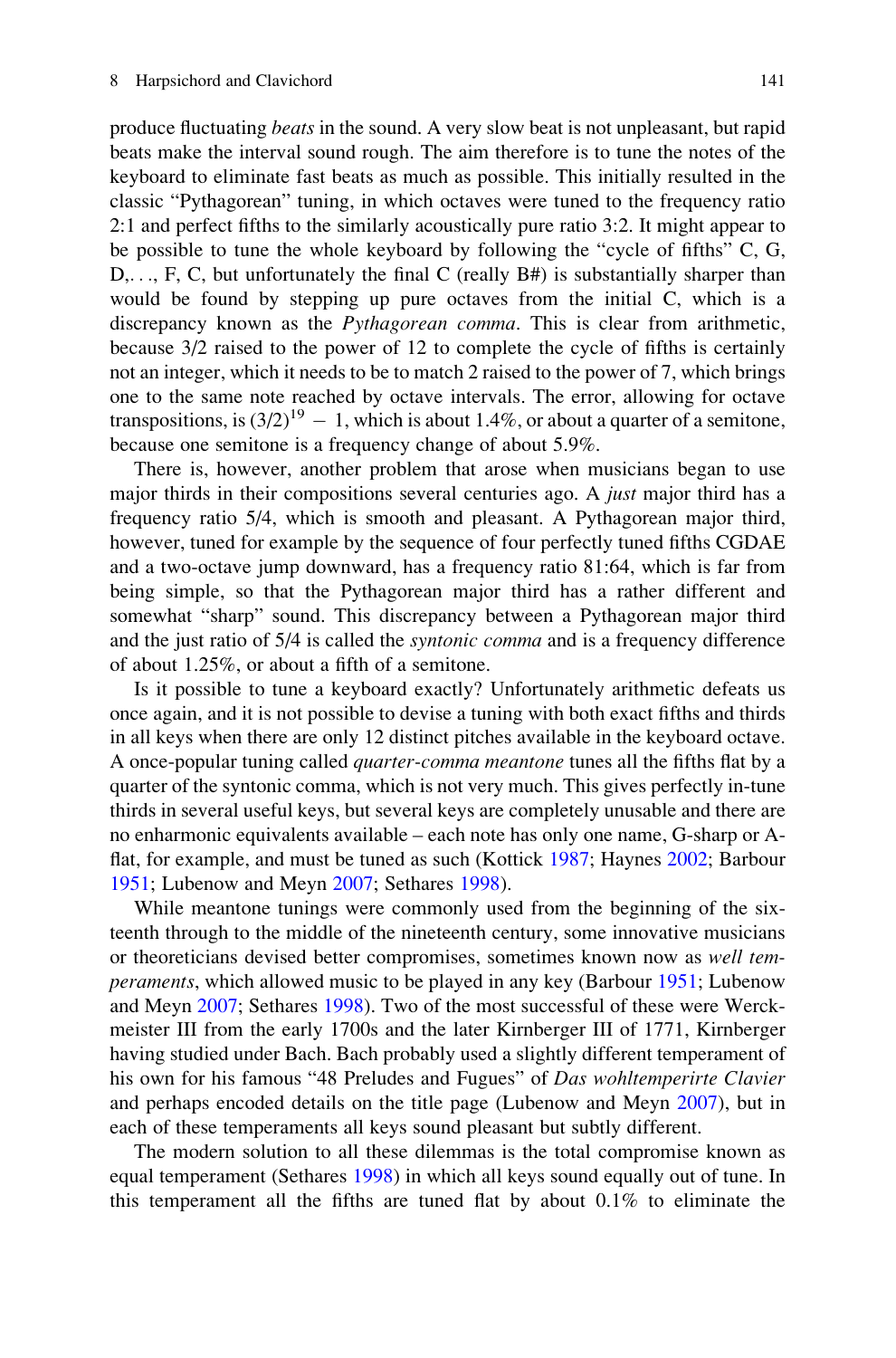Pythagorean comma, so that all semitone intervals are exactly equal, with frequency ratio  $2^{1/12}$  or about 1.0595. The major thirds are still considerably sharp, with a ratio about 1.26 instead of 1.25, which is about one-sixth of a semitone mistuning, but all keys are now exactly equivalent, which is a great advantage for more modern music. Equal temperament might be tolerable with the mellow tone of the modern piano, but it sounds very harsh with the high harmonic content of the plucked strings of the harpsichord. Some harpsichordists use equal temperament for simplicity or because of familiarity, but classical music sounds better and more authentic in an appropriate tuning, and these are enjoying a revival.

There is one further thing related to tuning that should be mentioned. The requirement that the strings of a musical instrument be thin and under high tension ensures that the prime restoring force on a displaced string is that of tension, rather than that of string stiffness. This is true for the harpsichord and clavichord, but not for the piano, which uses much thicker strings. This leads to *inharmonicity*, where the overtone frequencies are all stretched a little bit above those of true harmonics. The octaves on a piano must be tuned to a frequency ratio a little greater than two, so that there are no prominent beats and the interval sounds "in tune." The result is that the tuning of a grand piano is stretched by about half a semitone across the whole keyboard range, though not quite uniformly because of the variation in string length and diameter, so that this does not help with reconciling the Pythagorean comma. This problem does not occur to any significant extent with the harpsichord or clavichord because of their relatively very thin strings. As well as covering possible tunings for standard harmonic sounds, an excellent and interesting analysis of possible tunings for sounds with extremely inharmonic overtones has been given in a book by Sethares [\(1998\)](#page-20-0), though this extension fortunately has no real relevance to harpsichords!

#### 8.5 Conclusion

The harpsichord and the clavichord were, between them, responsible for the development of nearly all "Western" keyboard music before the advent of the piano. (The exception is music written for the organ, which has a very different background.) As musical tastes changed, these two instruments were largely superseded by the piano in the late eighteenth and early nineteenth centuries, and it seemed that they might disappear forever. Things changed dramatically, however, by the first half of the twentieth century when there was a revival of interest in performing music in traditional style on original instruments, and there is no doubt that performances of great works such as Bach's Brandenburg Concerto No. 5 sound entirely different and less appropriate when the harpsichord is replaced by a piano. Modern makers of traditional keyboard instruments are active in many areas of the world, and the changes that they have made, such as the substitution of Delrin or Celcon for the natural crow feather quills, have been with the aim of making the instrument more reliable rather than of introducing any fundamental changes to the success of the historic instrument. Long may this revival continue!